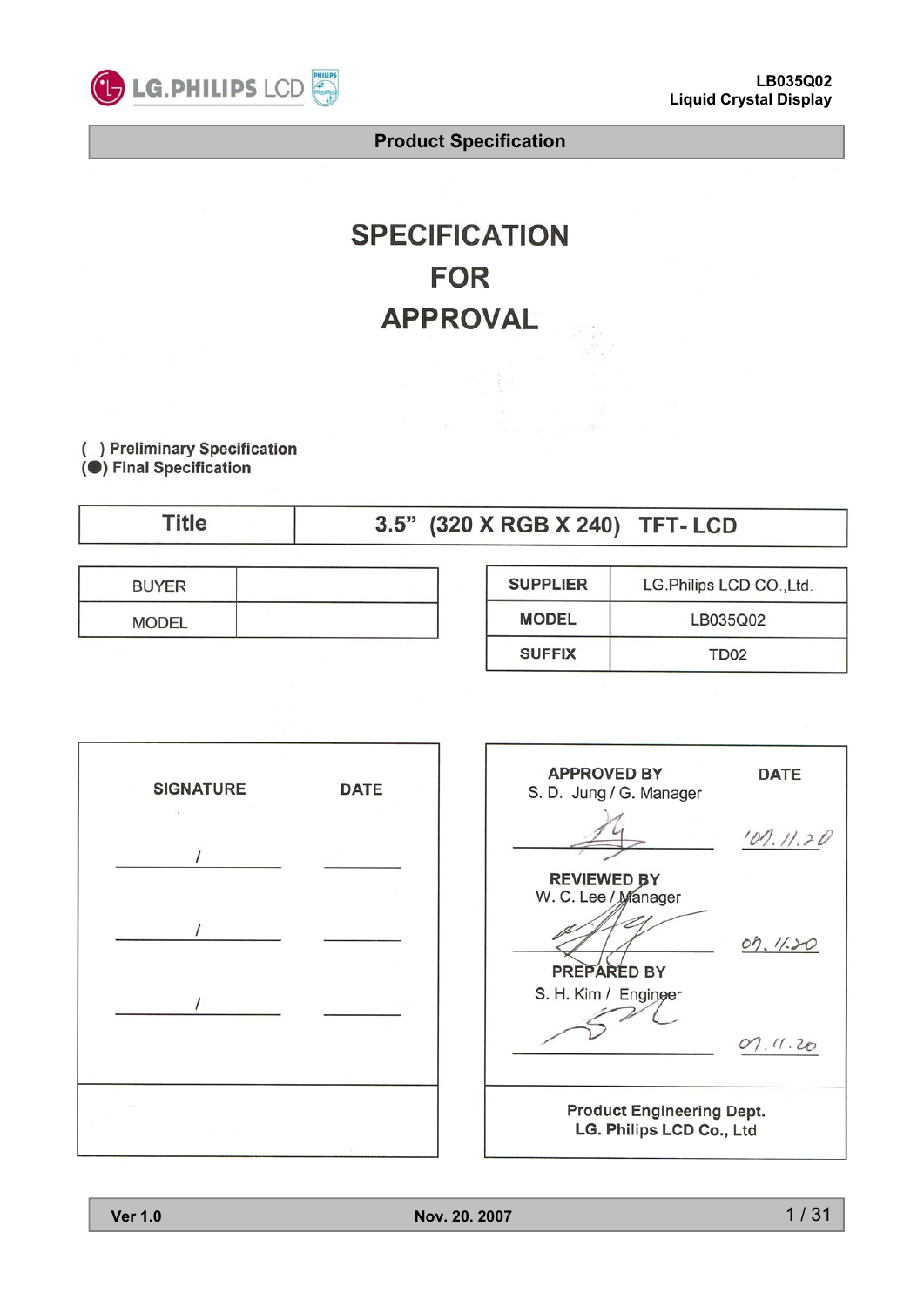

# **Contents**

| No.            | Item                              |    |  |  |  |  |  |
|----------------|-----------------------------------|----|--|--|--|--|--|
| 0              | <b>Record of Revisions</b>        | 3  |  |  |  |  |  |
| 1              | General Description               | 4  |  |  |  |  |  |
| $\mathbf{2}$   | Interface [ Input Terminal]       | 6  |  |  |  |  |  |
| 3              | <b>Absolute Maximum Ratings</b>   | 10 |  |  |  |  |  |
| 4              | <b>Electrical Characteristics</b> | 11 |  |  |  |  |  |
| 5              | <b>Optical Characteristics</b>    | 12 |  |  |  |  |  |
| 6              | <b>Mechanical Characteristics</b> | 16 |  |  |  |  |  |
| $\overline{7}$ | <b>Operation Specifications</b>   | 17 |  |  |  |  |  |
| 8              | Power On/Off Sequence             | 23 |  |  |  |  |  |
| 9              | <b>Reliability Test</b>           | 26 |  |  |  |  |  |
| 10             | <b>Outline Dimension</b>          | 27 |  |  |  |  |  |
| 11             | Packing                           | 29 |  |  |  |  |  |
| 12             | Precautions                       | 30 |  |  |  |  |  |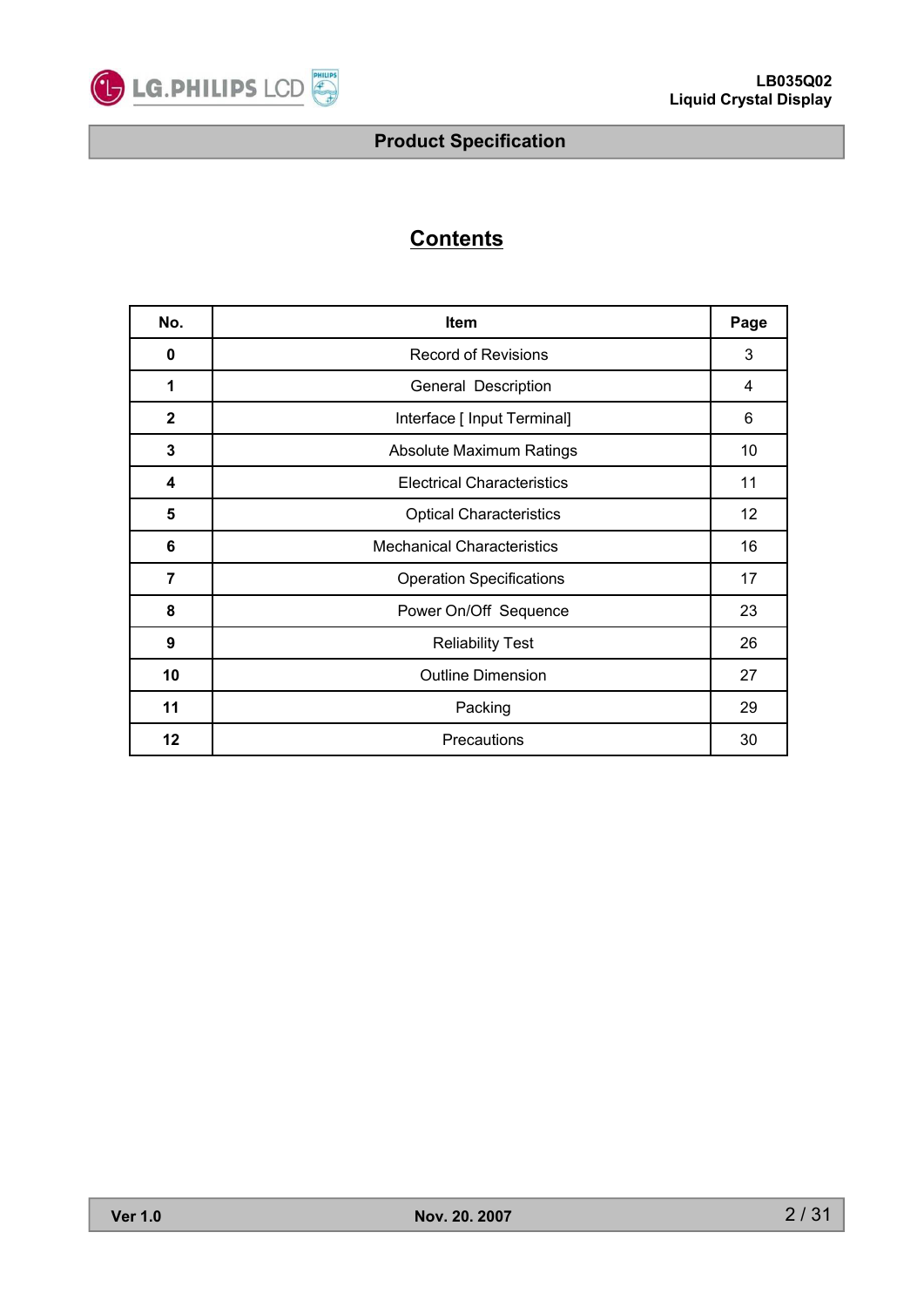

# **RECORD OF REVISIONS**

|         | Revision No Revision Date | Page       | Description        | Note                                                  |
|---------|---------------------------|------------|--------------------|-------------------------------------------------------|
| $1.0\,$ | Nov. 20. 2007             | $\sim$     | First Draft(Final) |                                                       |
|         |                           |            |                    |                                                       |
|         |                           |            |                    |                                                       |
|         |                           |            |                    |                                                       |
|         |                           |            |                    |                                                       |
|         |                           |            |                    |                                                       |
|         |                           |            |                    |                                                       |
|         |                           |            |                    |                                                       |
|         |                           |            |                    |                                                       |
|         |                           |            |                    |                                                       |
|         |                           |            |                    |                                                       |
|         |                           |            |                    |                                                       |
|         |                           |            |                    |                                                       |
|         |                           |            |                    |                                                       |
|         |                           |            |                    |                                                       |
|         |                           |            |                    |                                                       |
|         |                           |            |                    |                                                       |
|         |                           |            |                    |                                                       |
|         |                           |            |                    |                                                       |
|         |                           |            |                    |                                                       |
|         |                           |            |                    |                                                       |
|         |                           |            |                    |                                                       |
|         |                           |            |                    |                                                       |
|         |                           |            |                    |                                                       |
|         |                           |            |                    |                                                       |
|         |                           |            |                    |                                                       |
| .       | .                         | .          |                    | .                                                     |
| .       |                           |            |                    | $\alpha$ , and $\alpha$ , and $\alpha$ , and $\alpha$ |
|         |                           |            |                    | .                                                     |
| .       | .                         | . <b>.</b> |                    | .                                                     |
|         |                           |            |                    |                                                       |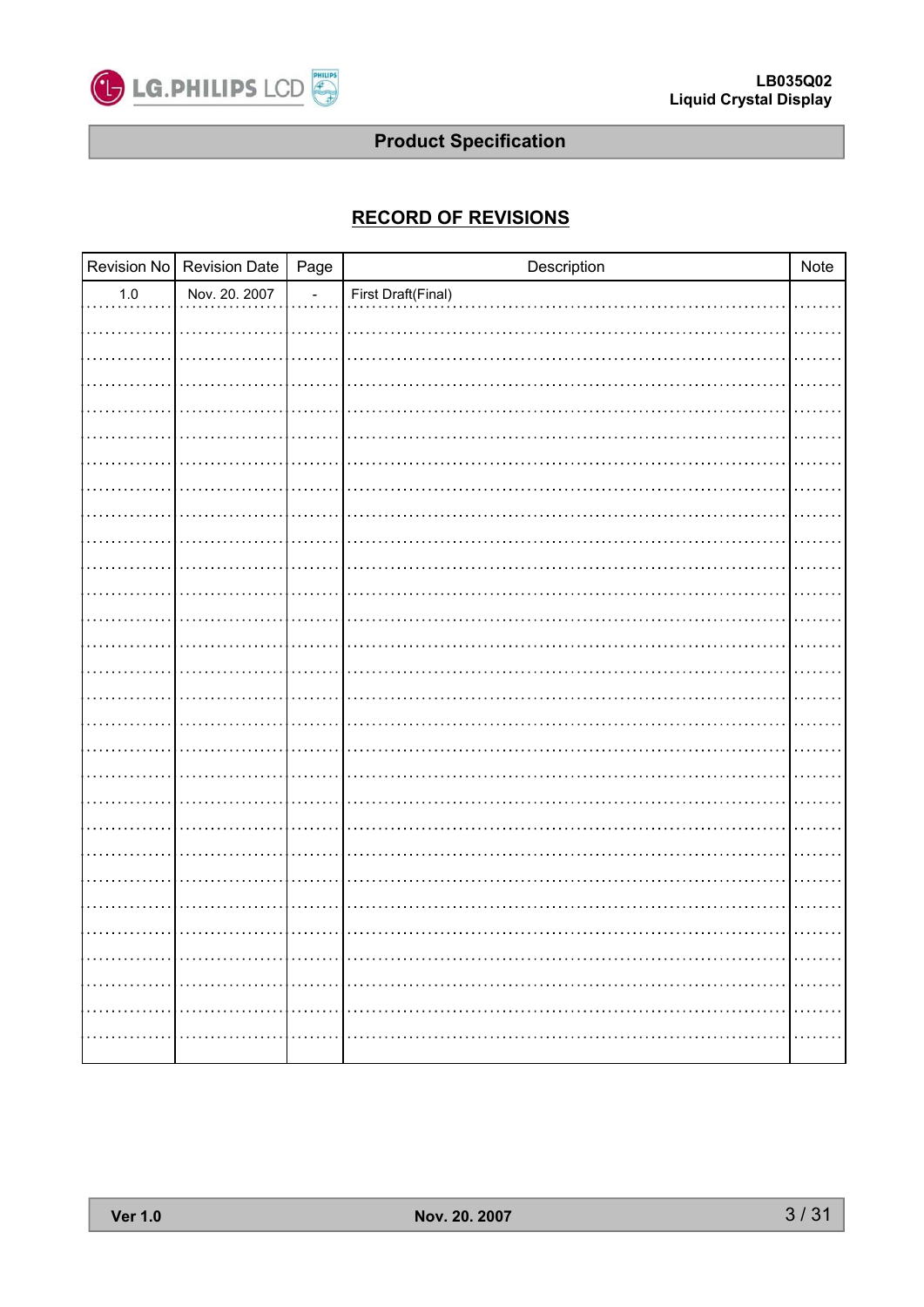

### **1. General Description**

#### **1-1. Description**

The LB035Q02 is a Color Active Matrix Liquid Crystal Display with a white LED backlight assembly. The matrix employs a-Si Thin Film Transistor as the active element. It is a transmissive type display operating in the normally white mode. This module is a diagonal 3.5 inch with the Landscape typed QVGA resolution.

The LB035Q02 is intended to support displays. [PND(Portable Navigation Device), PMP(Portable Multimedia Player) and others]

#### **1-2. Block Diagram**

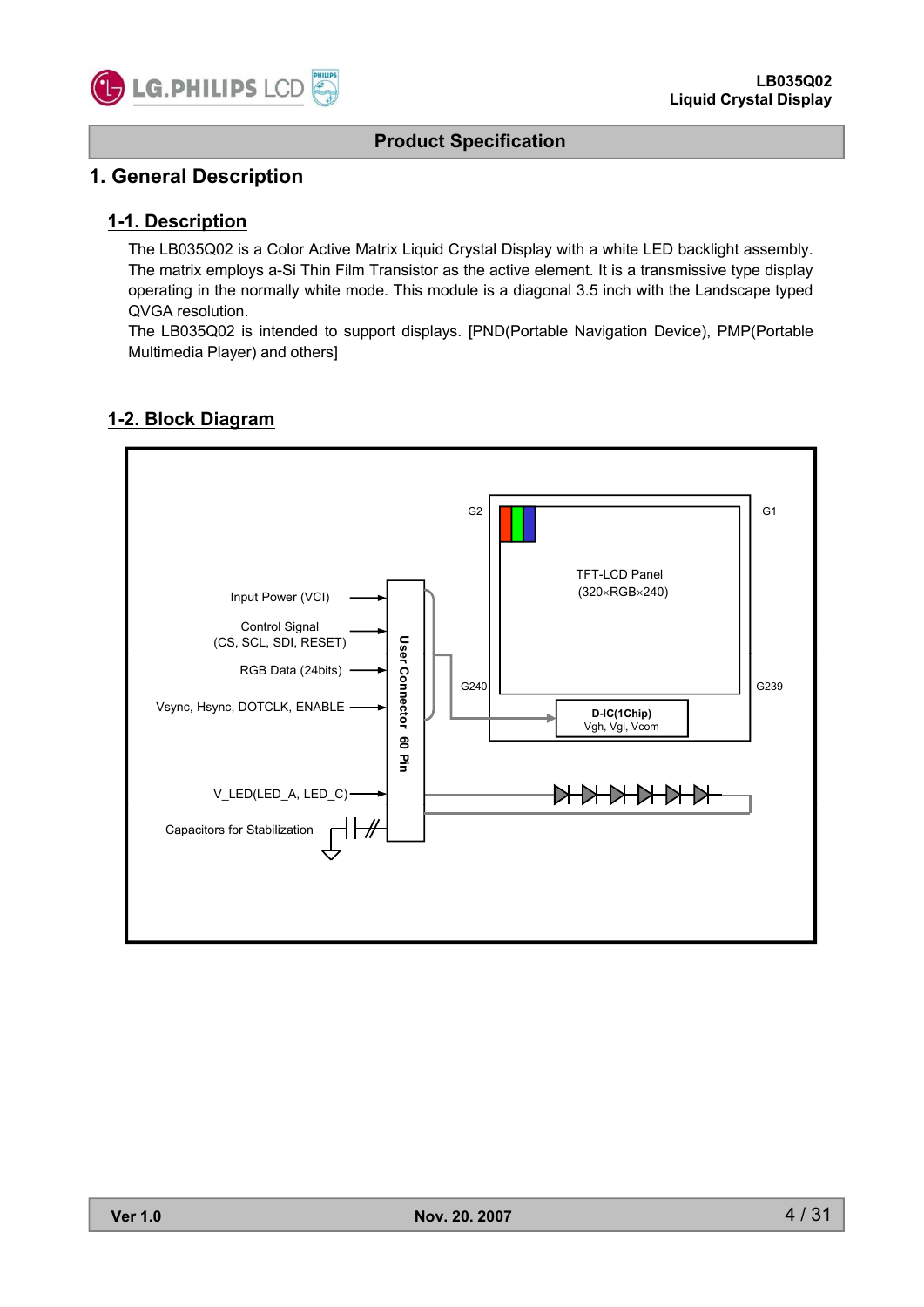

# **1-3. Features**

| <b>PARAMETER</b>          | <b>SPECIFICATION</b>               | <b>REMARK</b> |
|---------------------------|------------------------------------|---------------|
| Active Screen Size        | 3.5 inches                         | Diagonal      |
| <b>Outline Dimension</b>  | 76.9[H] x 63.9[V] x 3.15t[D]       | [mm]          |
| Active Area               | 70.08[H] x 52.56[V]                | [mm]          |
| Number of dots            | 320[H] x RGB x 240[V]              |               |
| Dot Pitch                 | $0.073 \times 0.219$               | [mm]          |
| <b>Pixel Arrangement</b>  | Stripe type                        |               |
| Display Mode              | TN / Transmissive / Normally White |               |
| Display Color             | Pseudo-16.7M                       | colors        |
| <b>Viewing Direction</b>  | 6 o'clock                          |               |
| <b>Color Filter Array</b> | <b>RGB Vertical Stripe</b>         |               |
| Signal Interface          | Digital RGB + SPI Interface        |               |
| Weight                    | 35g[Typ.]                          |               |
| <b>Backlight</b>          | 6 LED <sub>s</sub>                 | Serial Type   |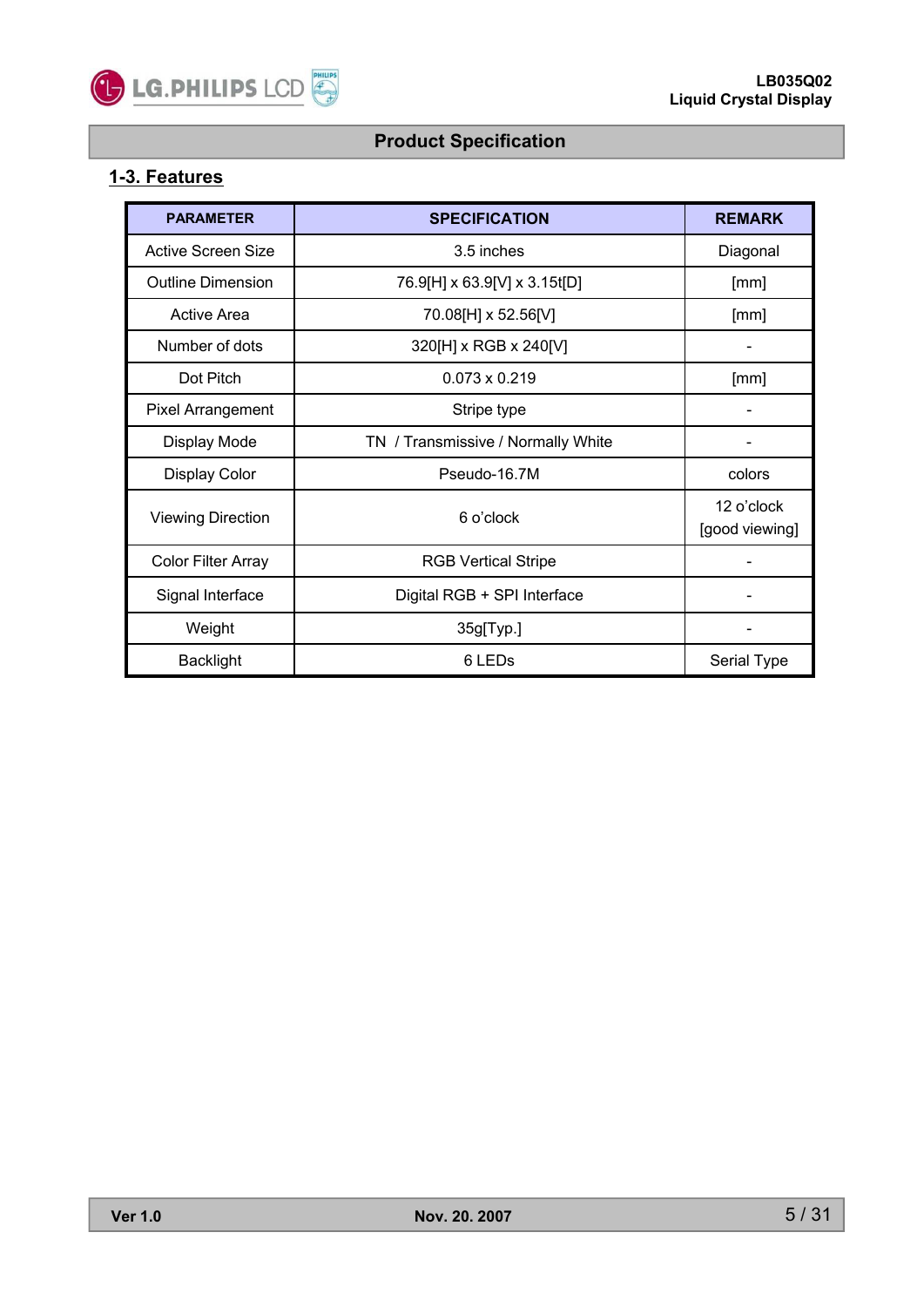

#### **2. Interface Connections**

This LCD employs one interface connection for the operation of module, LED B/L. The pin configuration for the connector is shown in the table below.

(LCD Connector: FPC(60Pin 0.5mm pitch), Mating Connector: LD09T4-60NB(LS Cable) or equivalent

| Pin            | Symbol           | Description                                  |                          | Remark                     |
|----------------|------------------|----------------------------------------------|--------------------------|----------------------------|
| 1              | $LED_C$          | LED_Cathode                                  |                          |                            |
| 2              | LED_A            | LED_Anode                                    | $\mathbf{I}$             |                            |
| 3              | GND              | Ground                                       | $\mathbf{I}$             |                            |
| 4              | X1               | No Connect                                   | $\mathbf{I}$             |                            |
| 5              | Y1               | No Connect                                   | $\mathbf{I}$             |                            |
| 6              | X <sub>2</sub>   | No Connect                                   | $\mathbf{I}$             |                            |
| $\overline{7}$ | Y2               | No Connect                                   | $\mathbf{I}$             |                            |
| 8              | <b>GND</b>       | Ground                                       | $\mathbf{I}$             |                            |
| 9              | <b>NC</b>        | No Connect                                   | $\overline{\phantom{a}}$ |                            |
| $10$           | VGL              | Gate Low Voltage, Stabilization Cap. + Diode | $\circ$                  |                            |
| 11             | <b>VGH</b>       | Gate High Voltage, Stabilization Capacitor   | $\circ$                  |                            |
| 12             | <b>SHUT</b>      | Sleep or normal operating mode               | $\mathbf{I}$             | Refer to power on sequence |
| 13             | <b>GND</b>       | Ground                                       |                          |                            |
| 14             | <b>RESET</b>     | System Reset                                 |                          |                            |
| 15             | CS               | Chip Select                                  |                          |                            |
| 16             | <b>SCL</b>       | Serial Clock Line                            |                          |                            |
| 17             | <b>SDI</b>       | Serial Data Input                            |                          |                            |
| 18             | PD <sub>0</sub>  | BB0, Blue Data [LSB]                         |                          |                            |
| 19             | PD <sub>1</sub>  | BB1, Blue Data                               |                          |                            |
| 20             | PD <sub>2</sub>  | BB2, Blue Data                               |                          |                            |
| 21             | PD <sub>3</sub>  | BB3, Blue Data                               |                          |                            |
| 22             | PD <sub>4</sub>  | BB4, Blue Data                               |                          |                            |
| 23             | PD <sub>5</sub>  | BB5, Blue Data                               | $\mathsf I$              |                            |
| 24             | PD <sub>6</sub>  | BB6, Blue Data                               | $\mathbf{I}$             |                            |
| 25             | PD7              | BB7, Blue Data [MSB]                         | $\mathbf{I}$             |                            |
| 26             | PD8              | GG0, Green Data [LSB]                        | $\mathbf{I}$             |                            |
| 27             | PD <sub>9</sub>  | GG1, Green Data                              | $\mathbf{I}$             |                            |
| 28             | PD10             | GG2, Green Data                              | $\mathbf{I}$             |                            |
| 29             | PD11             | GG3, Green Data                              | $\mathbf{I}$             |                            |
| 30             | PD <sub>12</sub> | GG4, Green Data                              | $\mathbf{I}$             |                            |
| 31             | PD <sub>13</sub> | GG5, Green Data                              | $\mathbf{I}$             |                            |
| 32             | PD <sub>14</sub> | GG6, Green Data                              | $\mathbf{I}$             |                            |
| 33             | PD <sub>15</sub> | GG7, Green Data [MSB]                        | $\mathbf{I}$             |                            |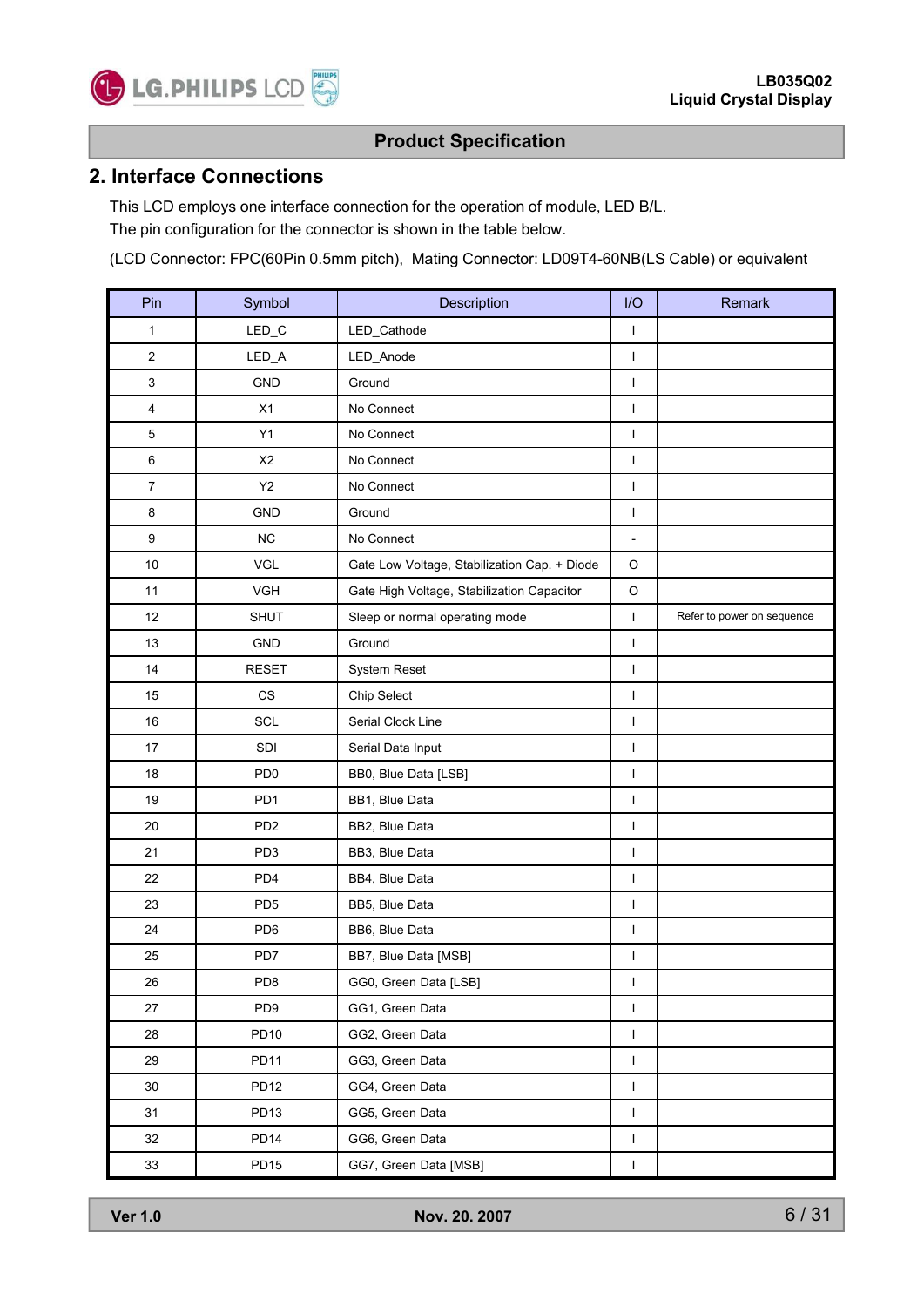

| Pin | Symbol           | Description                                   |                          | Remark |
|-----|------------------|-----------------------------------------------|--------------------------|--------|
| 34  | <b>PD16</b>      | RR0, Red Data [LSB]                           | $\overline{\phantom{a}}$ |        |
| 35  | PD17             | RR1, Red Data                                 | $\overline{1}$           |        |
| 36  | PD <sub>18</sub> | RR2, Red Data                                 | $\overline{1}$           |        |
| 37  | <b>PD19</b>      | RR3, Red Data                                 | $\overline{\phantom{a}}$ |        |
| 38  | <b>PD20</b>      | RR4, Red Data                                 | $\mathsf{I}$             |        |
| 39  | PD21             | RR5, Red Data                                 | $\overline{1}$           |        |
| 40  | <b>PD22</b>      | RR6, Red Data                                 | $\overline{\phantom{a}}$ |        |
| 41  | PD <sub>23</sub> | RR7, Red Data [MSB]                           | $\mathsf{I}$             |        |
| 42  | <b>DOTCLK</b>    | Dot clock                                     | $\overline{1}$           |        |
| 43  | <b>ENABLE</b>    | Data Enable                                   | $\overline{\phantom{a}}$ |        |
| 44  | <b>HSYNC</b>     | Horizontal Sync Signal                        |                          |        |
| 45  | <b>VSYNC</b>     | Vertical Sync Signal                          |                          |        |
| 46  | <b>VCI</b>       | Power                                         |                          |        |
| 47  | <b>NC</b>        | No Connect                                    |                          |        |
| 48  | VCI              | Power                                         |                          |        |
| 49  | <b>VCIM</b>      | <b>Stabilization Capacitor</b>                |                          |        |
| 50  | VLCD63           | $\mathsf O$<br><b>Stabilization Capacitor</b> |                          |        |
| 51  | <b>NC</b>        | No Connect                                    |                          |        |
| 52  | VDD              | <b>Stabilization Capacitor</b>                | $\circ$                  |        |
| 53  | <b>VCOML</b>     | <b>Stabilization Capacitor</b>                | $\mathsf O$              |        |
| 54  | VCIX2(J)         | Stabilization Cap. + Diode                    | $\mathsf O$              |        |
| 55  | <b>VCOMH</b>     | <b>Stabilization Capacitor</b>                | O                        |        |
| 56  | CN               | Stabilization Capacitor (N)                   | $\circ$                  |        |
| 57  | <b>CXN</b>       | Stabilization Capacitor (N)                   | $\mathsf O$              |        |
| 58  | <b>CXP</b>       | Stabilization Capacitor (P)                   | O                        |        |
| 59  | CP               | Stabilization Capacitor (P)                   | $\mathsf O$              |        |
| 60  | <b>GND</b>       | Ground                                        | $\overline{\phantom{a}}$ |        |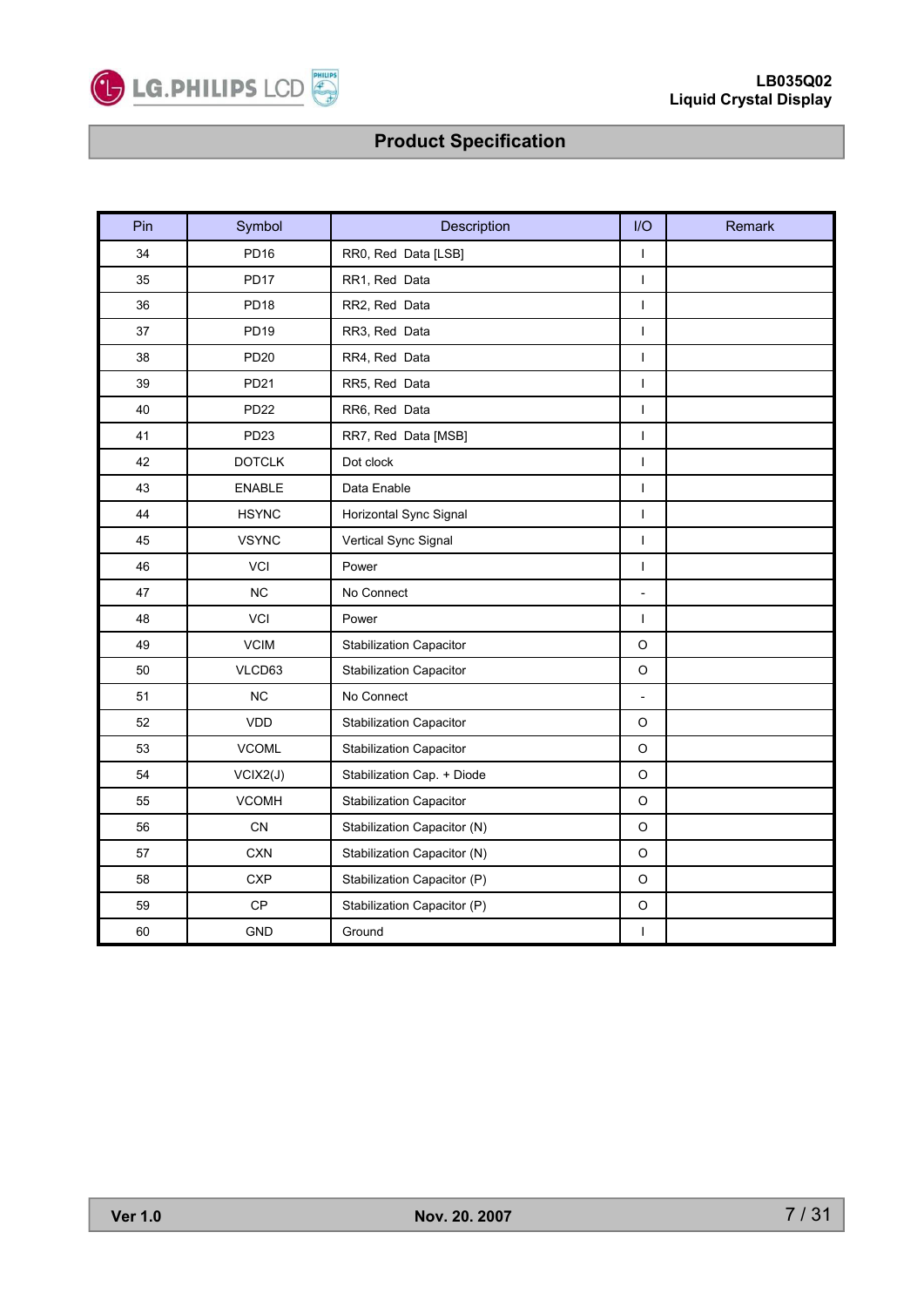

### **2-1. System**

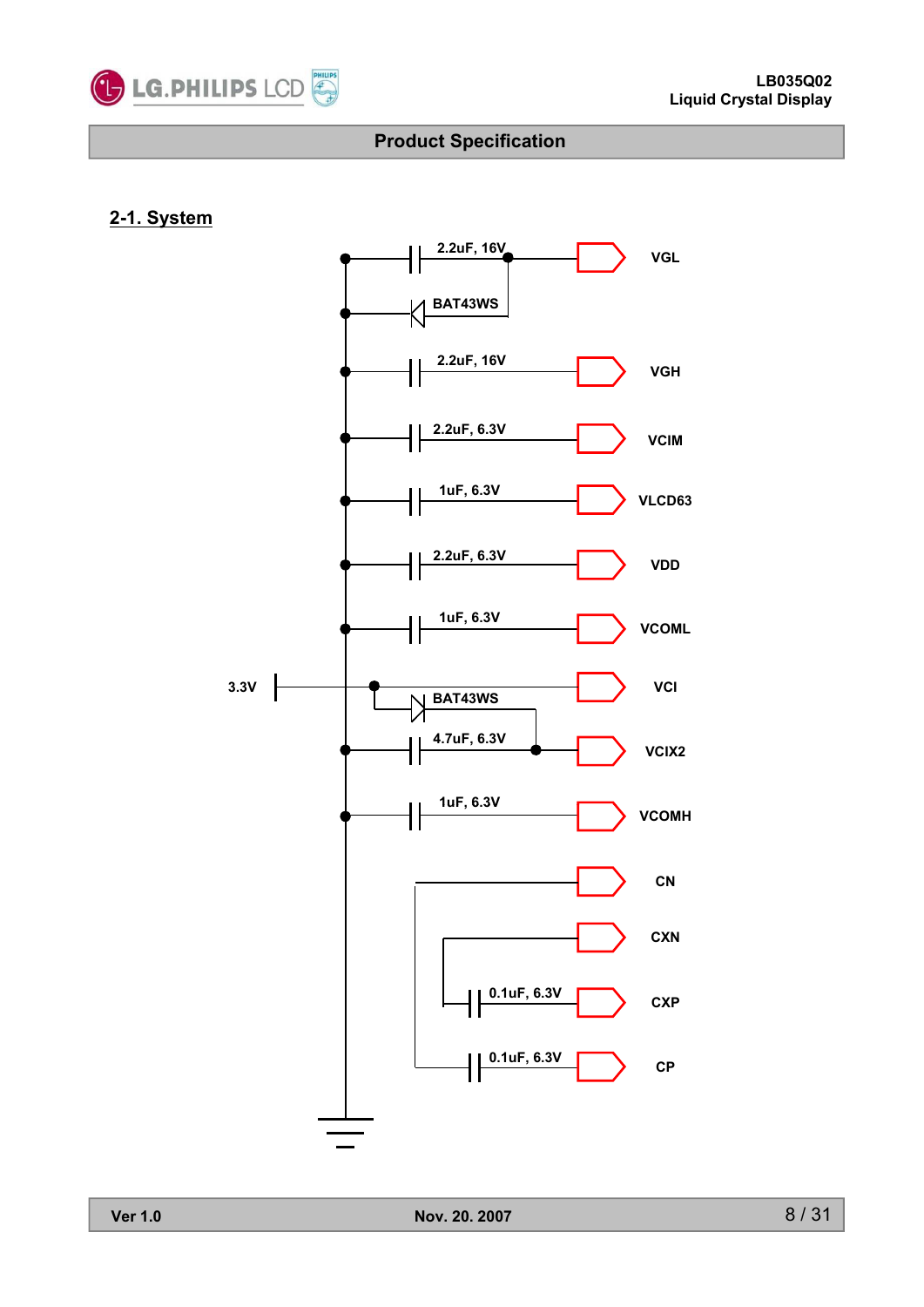

# **2-2. FPC**

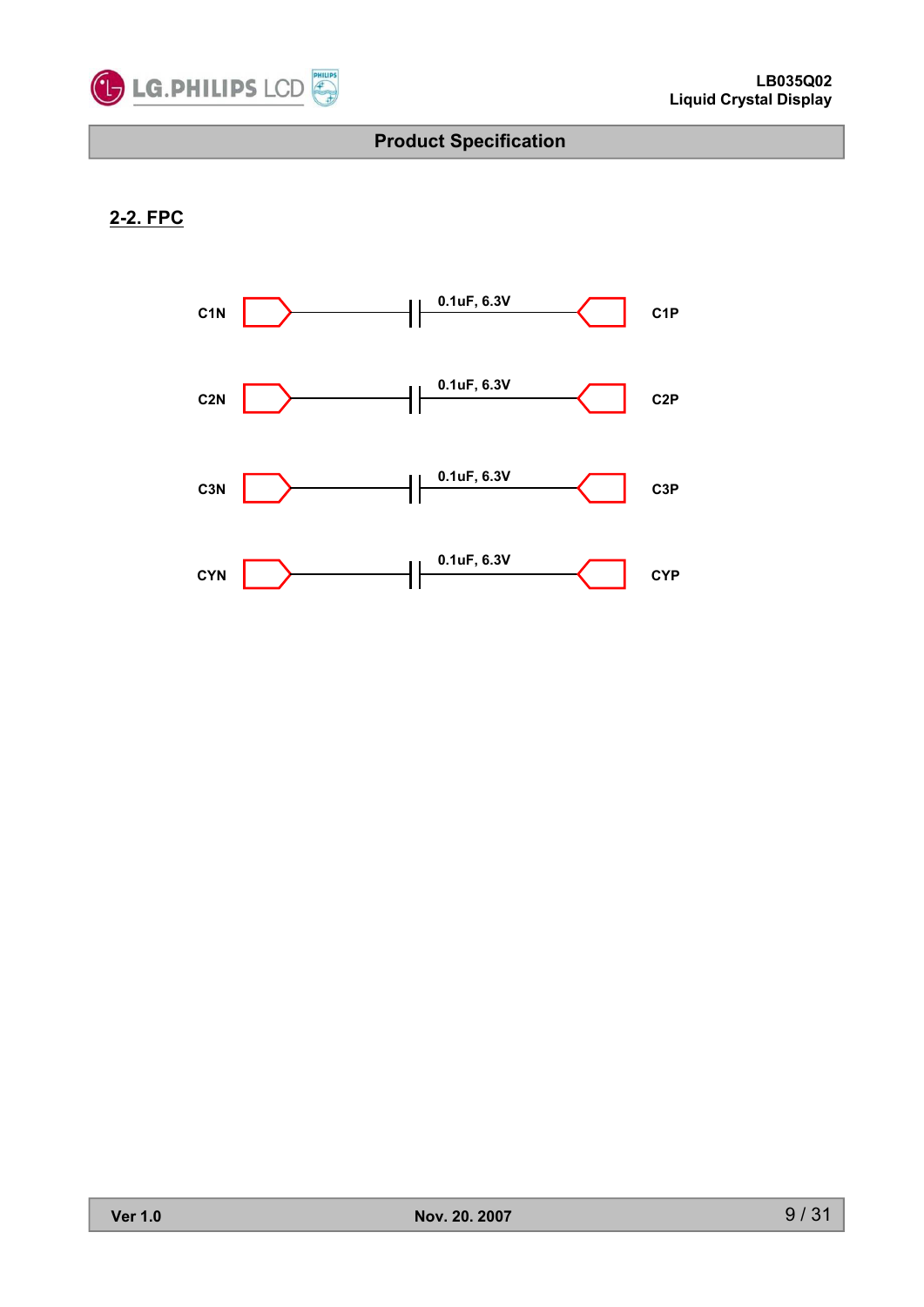

# **3. Absolute Maximum Ratings 3. Absolute Maximum**

If used the beyond absolute maximum ratings, this device can permanently be damaged. It is strongly recommended to use this device at a condition for normal operation.

| <b>PARAMETER</b>             | <b>SYMBOL</b>              | <b>CONDITION</b>    | MIN.           | MAX. | <b>UNIT</b> | <b>REMARK</b> |
|------------------------------|----------------------------|---------------------|----------------|------|-------------|---------------|
| Power Supply Voltage         | VCI                        | $T_a = 25^{\circ}C$ | $-0.3$         | 5.0  | V           |               |
| <b>LED Forward Current</b>   | ۱£                         | $T_a = 25^{\circ}$  | $\blacksquare$ | 25   | mA          | [Note 3-1]    |
| <b>Operating Temperature</b> | $\mathsf{T}_{\mathsf{OP}}$ |                     | $-20$          | 70   | °C          | [Note 3-2]    |
| Storage Temperature          | ${\sf T}_{\texttt{ST}}$    |                     | -30            | 80   | ົໂ          | [Note 3-2]    |

[Note 3-1] Applies for each LED individually

[Note 3-2] If fixed pattern is displayed for a minute, image sticing may appear.

[Note 3-3] Temp.  $\leq 60^{\circ}$ C. Humidity 90% RH Max

Temp. > 60°C, absolute humidity shall be less than 90% RH at 60°C. No condensation  $>$  40 $°C$ 

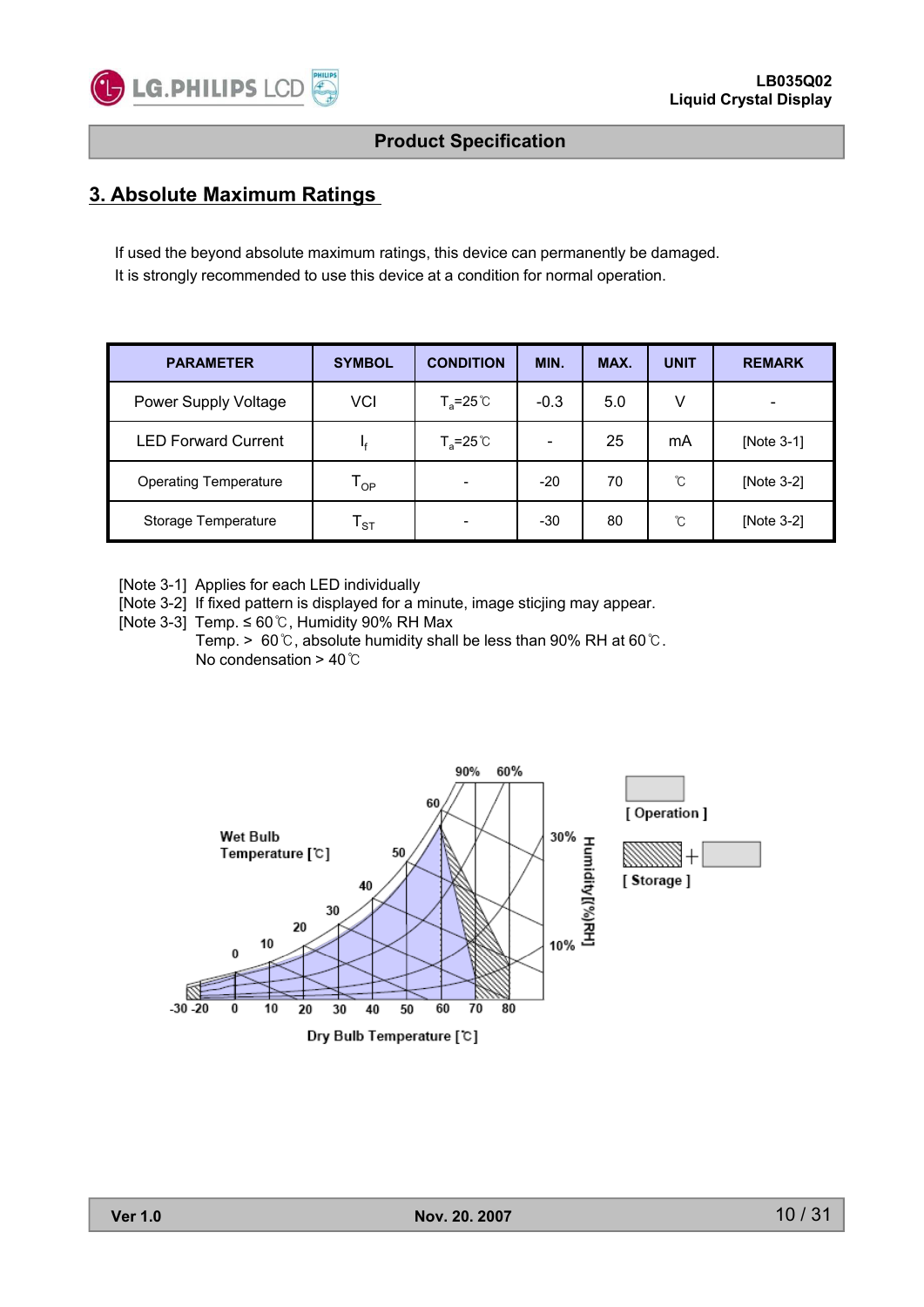

 $T_a = 25^\circ C$ 

# **Product Specification**

# **4. Electrical Characteristics**

#### **4-1. TFT LCD Module**

| <b>PARAMETER</b>            | <b>SYMBOL</b>                 | MIN.                     | TYP. | MAX.                     | <b>UNIT</b> | <b>REMARK</b> |
|-----------------------------|-------------------------------|--------------------------|------|--------------------------|-------------|---------------|
| <b>Power Supply Voltage</b> | <b>VCI</b>                    | 3.0                      | 3.3  | 3.6                      | V           |               |
| Gate On Voltage             | $V_{GH}$                      | 10                       | 13   | 15                       | V           |               |
| Gate Off Voltage            | $V_{GL}$                      | $-11$                    | -9   | $-7$                     | V           |               |
| Frame Frequency             | $\mathsf{f}_{\mathsf{FRAME}}$ | $\overline{\phantom{0}}$ | 70   |                          | Hz          |               |
| Dot Clock                   | <b>DOTCLK</b>                 |                          | 6.5  | 10                       | <b>MHz</b>  |               |
| Serial Clock                | <b>SCL</b>                    | 100                      |      | $\overline{\phantom{a}}$ | ns          | See. 7-2-2    |
| Input Leakage Current       | $I_{\rm IL}$                  | $-1.0$                   |      | 3.0                      | uA          |               |
| Output Leakage Current      | $I_{OL}$                      | 3.0                      |      | 4.5                      | uA          |               |
| <b>Power Consumption</b>    |                               |                          | 60   | 70                       | mW          | @White        |
|                             |                               |                          | 90   | 100                      | mW          | @Black        |

### **4-2. Backlight Unit**

 $T_a = 25^\circ C$ 

| <b>PARAMETER</b>           | <b>SYMBOL</b> | MIN. | TYP. | MAX.                     | <b>UNIT</b> | <b>REMARK</b> |
|----------------------------|---------------|------|------|--------------------------|-------------|---------------|
| <b>LED forward Current</b> |               |      | 20   | $\overline{\phantom{0}}$ | mA          | INote4-11     |
| <b>Power Consumption</b>   | - BL          | -    | 400  | $\overline{\phantom{0}}$ | mW          |               |

[Note4-1] The permissible forward current of LED vary with environmental temperature.

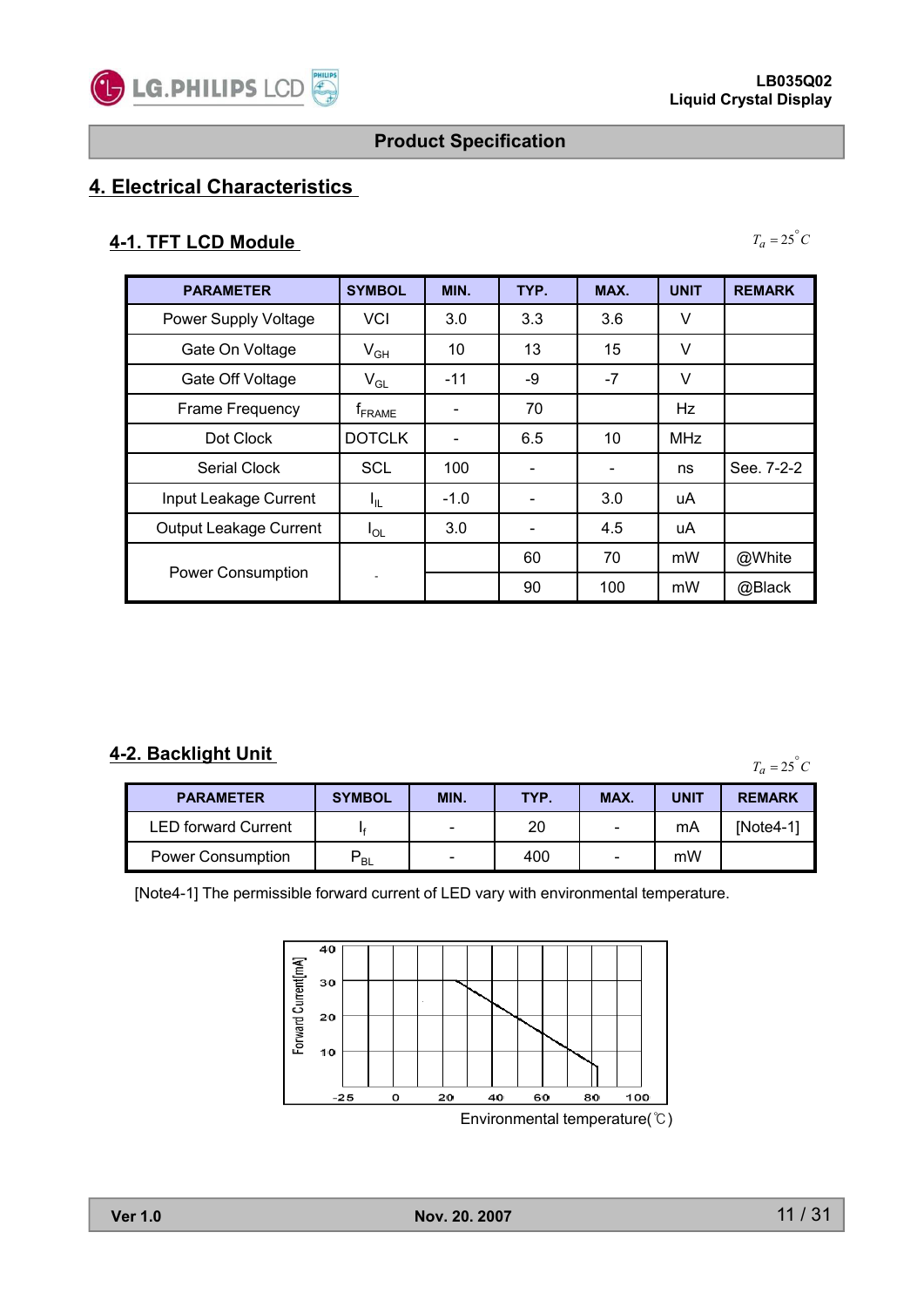

# **5. Optical Characteristics**

# **5-1. TFT LCD Module**

| <b>PARAMETER</b>                   |                | <b>SYMBOL</b>                   | <b>CONDITION</b>       | MIN.  | TYP.  | MAX.           | <b>UNIT</b>       | <b>REMAR</b><br>K                    |
|------------------------------------|----------------|---------------------------------|------------------------|-------|-------|----------------|-------------------|--------------------------------------|
| Luminance                          |                | Y                               | $I_{BL}$ = 20 mA       | 320   | 370   | $\blacksquare$ | cd/m <sup>2</sup> | [Note $5-1$ ]                        |
| <b>Contrast Ratio</b>              |                | <b>CR</b>                       | <b>Center Point</b>    | 350   | 400   | $\blacksquare$ | $\blacksquare$    | [Note $5-2$ ]                        |
| <b>White color</b>                 |                | <b>Wx</b>                       |                        | 0.26  | 0.31  | 0.36           | ÷.                |                                      |
| <b>Chromaticity</b>                |                | Wy                              |                        | 0.28  | 0.33  | 0.38           |                   |                                      |
| <b>Red color</b>                   |                | <b>Rx</b>                       |                        | 0.532 | 0.582 | 0.632          | ÷.                |                                      |
| <b>Chromaticity</b>                |                | Ry                              | $I_{BL}$ = 20 mA       | 0.300 | 0.350 | 0.400          |                   | [Note $5-1$ ]<br>PR-650              |
| Green color<br><b>Chromaticity</b> |                | Gx                              |                        | 0.307 | 0.357 | 0.407          |                   |                                      |
|                                    |                | Gy                              |                        | 0.533 | 0.583 | 0.633          |                   |                                      |
| <b>Blue color</b>                  |                | <b>Bx</b>                       |                        | 0.108 | 0.158 | 0.208          |                   |                                      |
| <b>Chromaticity</b>                |                | By                              |                        | 0.068 | 0.118 | 0.168          |                   |                                      |
|                                    |                | $\theta_{\scriptscriptstyle L}$ | CR > 10                |       | 65    |                | Degree<br>s       |                                      |
| <b>Viewing</b>                     | Hor.           | $\theta_{\scriptscriptstyle R}$ |                        |       | 65    |                |                   | $[Note5-2]$<br>$[Note5-3]$<br>PR-880 |
| Angle                              |                | $\theta_U$                      |                        |       | 50    |                |                   |                                      |
|                                    | Ver.           | $\theta_{\scriptscriptstyle D}$ |                        |       | 60    |                |                   |                                      |
| <b>Rising</b><br><b>Response</b>   |                |                                 | $\theta = 0^{\degree}$ |       |       |                |                   | [Note $5-4$ ]                        |
| <b>Time</b>                        | <b>Falling</b> | $T_r + T_f$                     |                        |       | 25    | 30             | msec              | PR-880                               |
| <b>Luminance Uniformity</b>        |                | U                               | $I_{BL}$ = 20 mA       |       | 1.20  | 1.40           | $\blacksquare$    | $[Note5-5]$                          |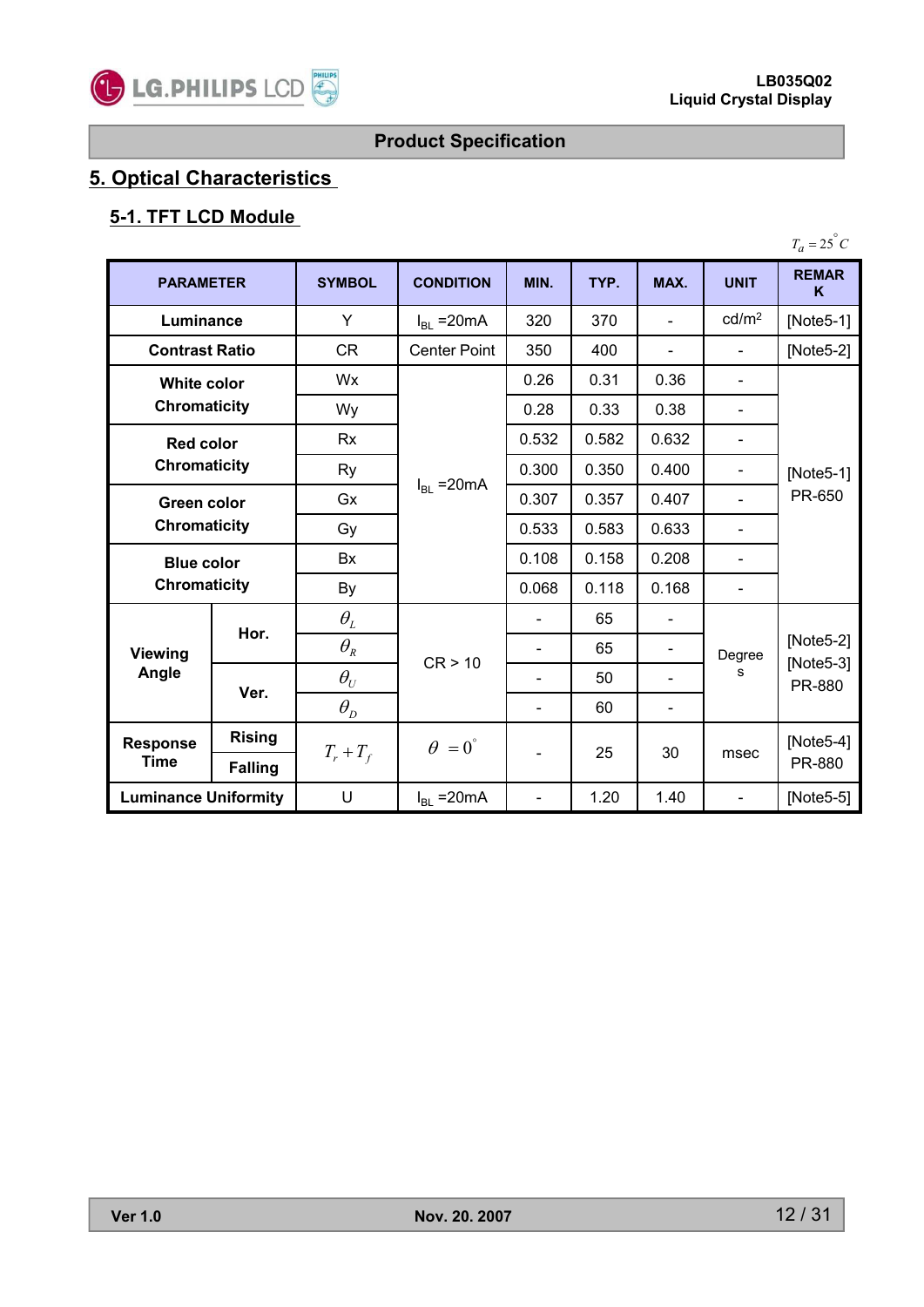

• Measurement condition : Refer to the below "Test Equipment Set Up" and next two pages

#### **[Test Equipment Set Up]**



- Measuring Condition ;
	- -Measuring surroundings : Dark Room
	- -Measuring temperature :  $T_a = 25^{\circ}$ C

-Adjust operating voltage to get optimum contrast at the center of the display.

-Measured value at the center point of LCD panel after more than 10 minutes while backlight turning on.

#### **[Note 5-1]**

Measured on the center area of the panel by PHOTO RESEARCH photometer PR-880&PR650 or Equivalent

#### **[Note 5-2]**

Contrast ratio is defined as follows ;

Photo detector output with LCD being "white"

Contrast Ratio(CR) =

Photo detector output with LCD being "black"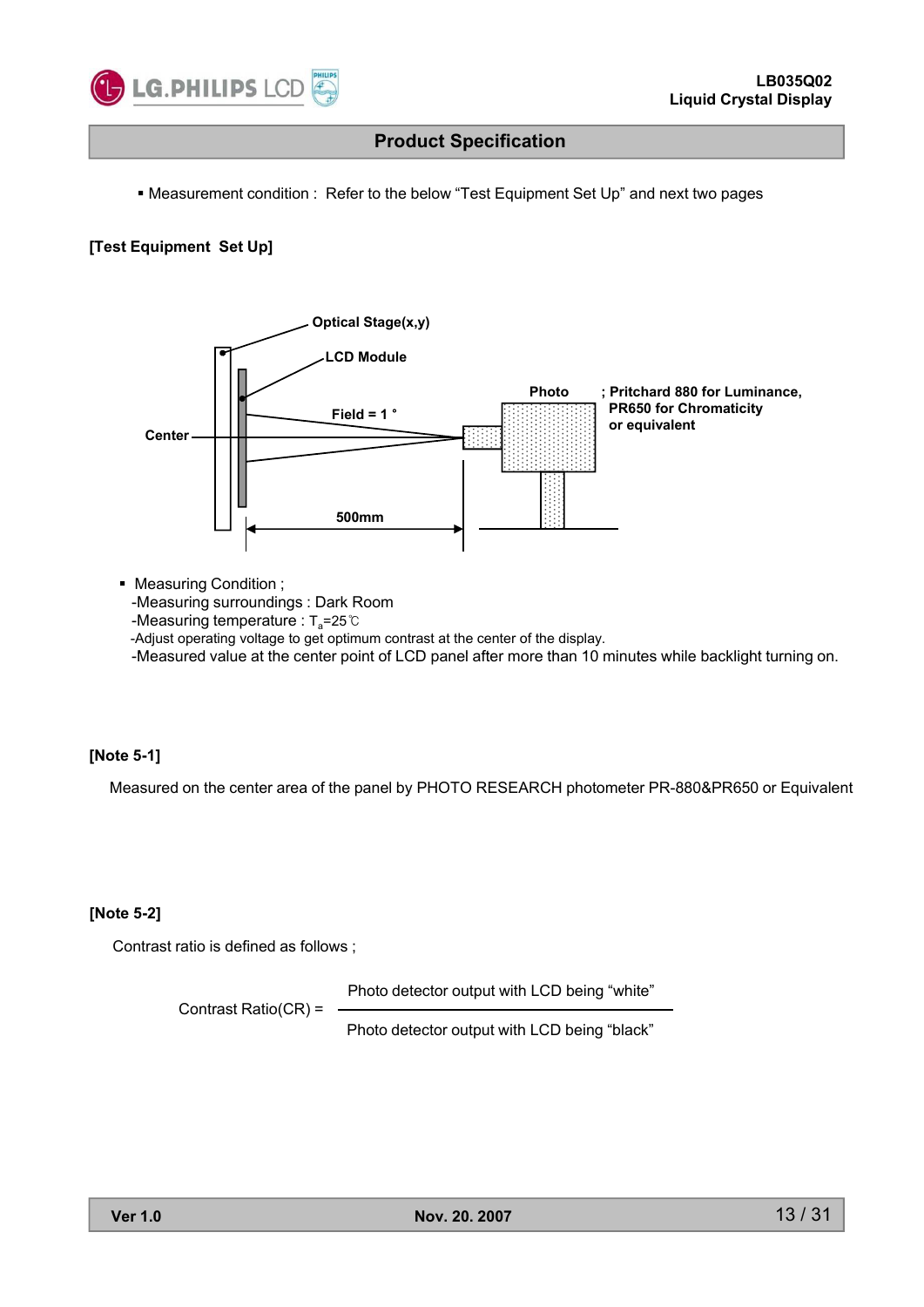

#### **[N t 5 o e-3]**

Viewing angle range is defined as follows [PR-880];



#### **[Note 5-4]**

Response time is obtained by measuring the transition time of photo detector output, when input signals are applied so as to make the area "black" to and from "white".

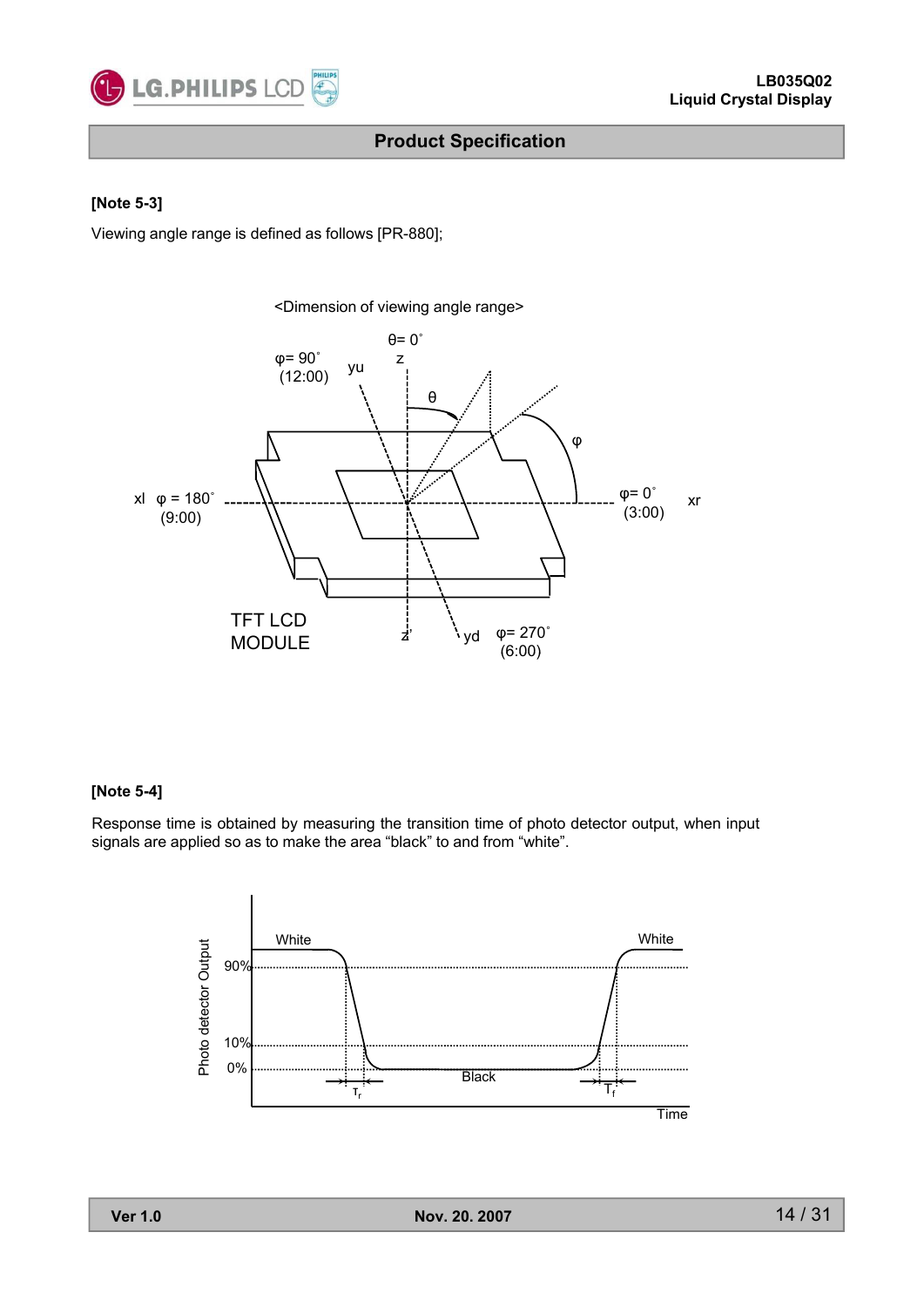

#### **[Note 5 [Note 5-5]**

Luminance Uniformity= Maximum of 9points  $(\mathbb{O} \sim \mathbb{Q})$  / Minimum of 9points  $(\mathbb{O} \sim \mathbb{Q})$ Luminance Uniformity(%) = Minimum of 9points ( $\hat{U}$ ~ $\hat{U}$ ) / Maximum of 9points ( $\hat{U}$ ~ $\hat{U}$ ) x 100

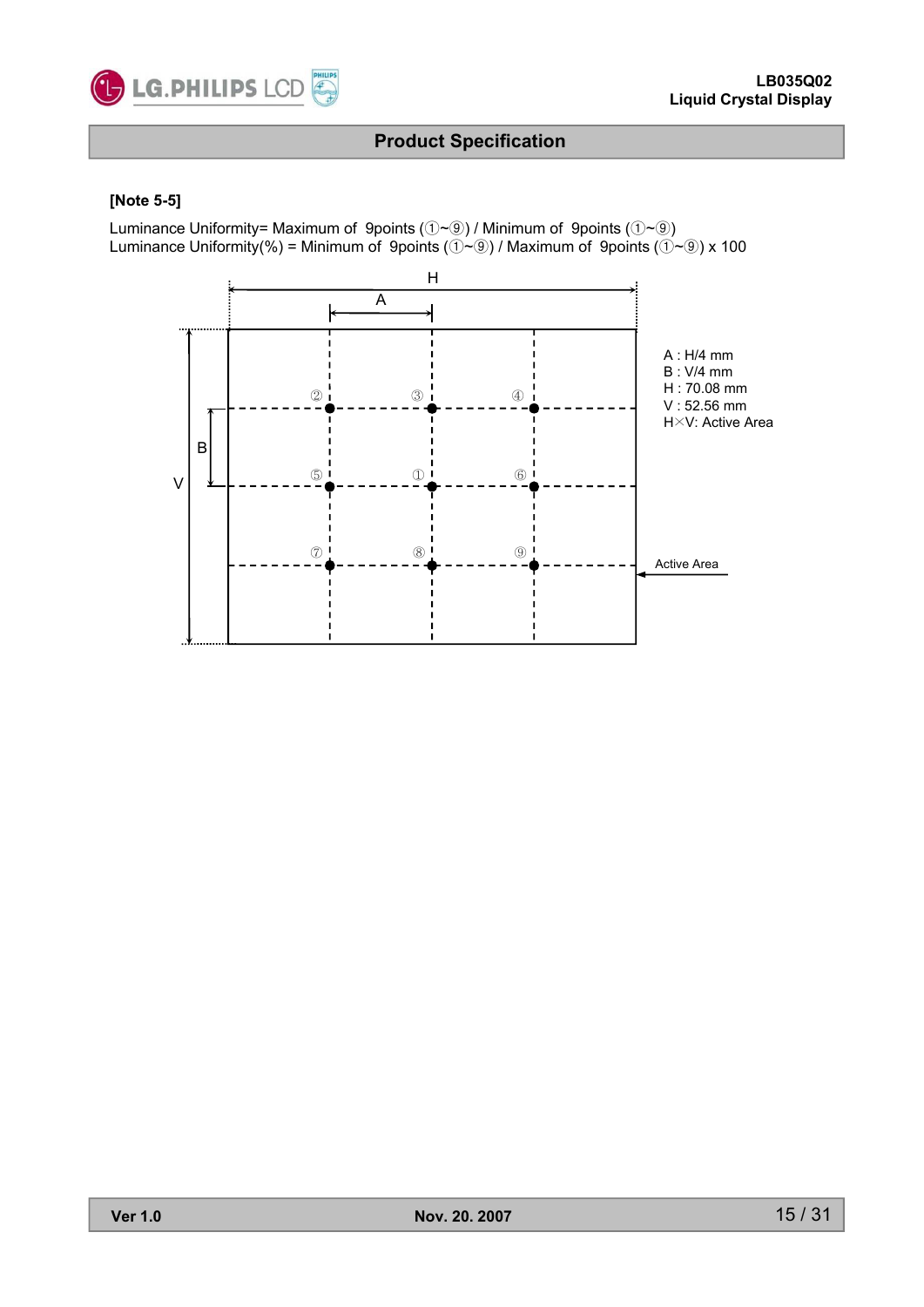

# **6. Mechanical Characteristics**

| <b>PARAMETER</b>         |                                  | <b>SPECIFICATION</b> | <b>UNIT</b> | <b>REMARK</b>                |
|--------------------------|----------------------------------|----------------------|-------------|------------------------------|
| <b>Outline Dimension</b> | Width                            | 76.9                 | mm          |                              |
|                          | Height                           | 63.9                 | mm          |                              |
|                          | Depth                            | 3.15                 | mm          | $\qquad \qquad \blacksquare$ |
|                          | Width                            | 72.48                | mm          |                              |
| Bezel Area               | Height                           | 55.26                | mm          |                              |
| Weight                   | 35(Typ.)                         |                      | g           | 40(Max.)                     |
| <b>Surface Treatment</b> | Clear Hard Coating(3H) Treatment |                      |             |                              |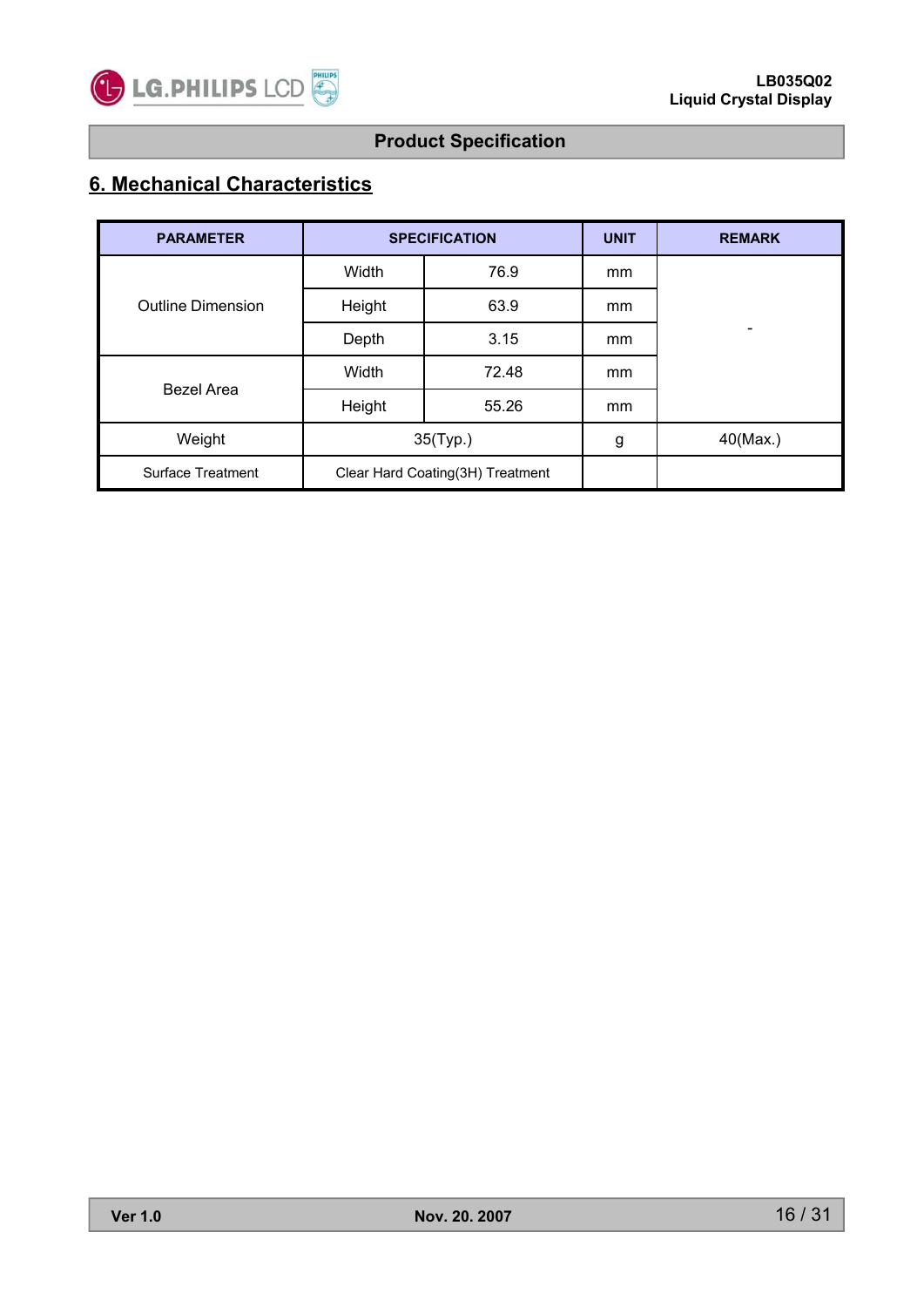

# **7. Operation Specifications**

#### **7-1. RGB Data Interface**

# **7-1-1. RGB Data Interface Timing Characteristics**



| <b>PARAMETER</b>           | <b>SYMBOL</b>  | 24bit<br><b>Interface</b> |                          | 8 bit Interface |      | <b>Unit</b> |
|----------------------------|----------------|---------------------------|--------------------------|-----------------|------|-------------|
|                            |                | Min.                      | Max.                     | Min.            | Max. |             |
| <b>DOTCLK Period</b>       | <b>tDOTCLK</b> | 100                       |                          | 33.3            |      | ns          |
| <b>DOTCLK Low Period</b>   | tCKL           | 50                        |                          | 15              |      | ns          |
| <b>DOTCLK High Period</b>  | <b>tCKH</b>    | 50                        |                          | 15              |      | ns          |
| <b>DOTCLK Frequency</b>    | <b>tDOTCLK</b> | 10                        |                          | 30              |      | ns          |
| Vertical Sync Setup Time   | tvSYS          | 20                        | $\overline{\phantom{a}}$ | 10              |      | ns          |
| Vertical Sync Hold Time    | tvSYH          | 20                        |                          | 10              |      | ns          |
| Horizontal Sync Setup Time | thSYS          | 20                        |                          | 10              |      | ns          |
| Horizontal Sync Hold Time  | thSYH          | 20                        |                          | 10              |      | ns          |
| Data Setup Time            | tDS            | $12 \overline{ }$         |                          | 10              |      | ns          |
| Data Hold Time             | tDH            | 12 <sup>2</sup>           |                          | 10              |      | ns          |

[Note] External clock source must be provided to LCM.

The LCM will not operate if absent of the clocking signal.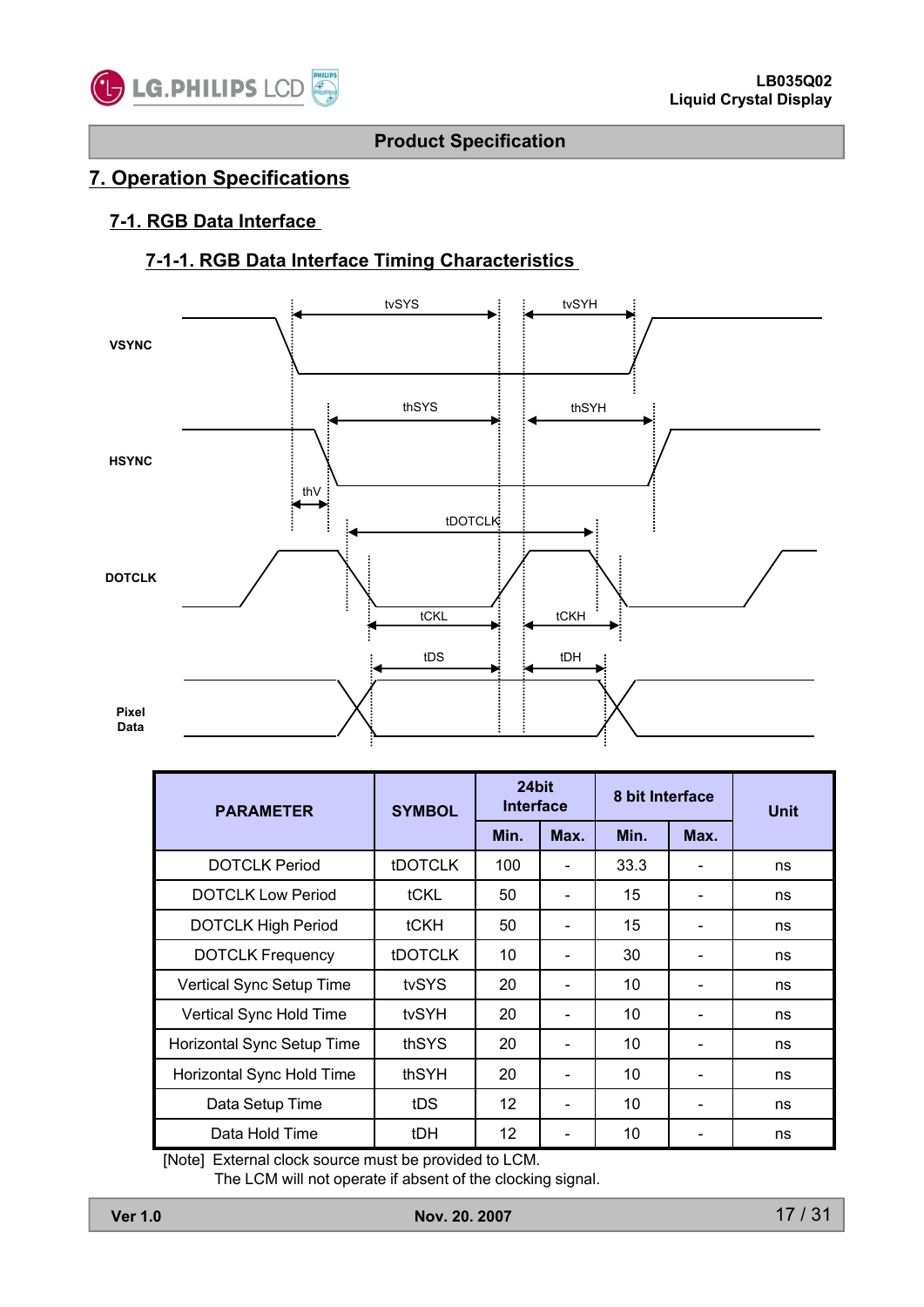

# **7-1-2. Data Format for 24 bit RGB Data Interface**



### **7-1-3. Data Format for 18 bit RGB Data Interface**



[Note] LSB 2bits are connected to VSS or floating.

# **7-1-4. Data Format for 8 bit RGB Data Interface**



[Note] For 8 bit interface, only RR[7:0] are used. For unused pins, please connect to GND or floating.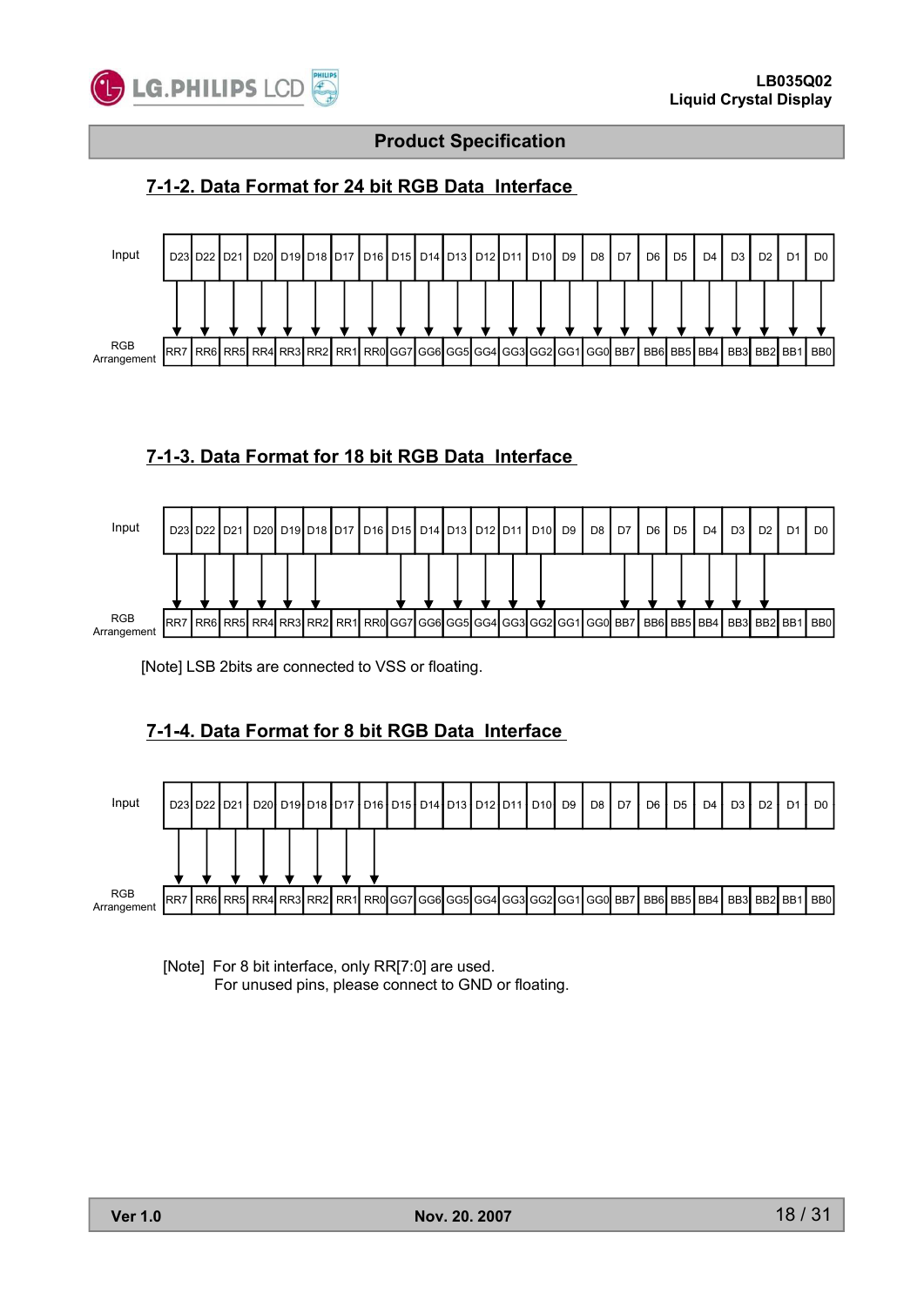

### **7-1-3. 24 Bit RGB Interface Timing**

### **7-1-3-1. Sync Mode**



a) Horizontal Data Transaction Timing



b) Vertictal Data Transaction Timing

| <b>PARAMETER</b>            | <b>SYMBOL</b>  | Typ.  |      | <b>Unit</b>    |  |
|-----------------------------|----------------|-------|------|----------------|--|
|                             |                | 24bit | 8bit |                |  |
| <b>DOTCLK Frequency</b>     | <b>fDOTCLK</b> | 6.5   | 19.5 | <b>MHz</b>     |  |
| <b>DOTCLK Period</b>        | <b>tDOTCLK</b> | 154   | 51.3 | ns             |  |
| Horizontal Frequency(Line)  | fH             | 14.9  | 14.9 | kHz            |  |
| Vertical Frequency(Refresh) | fV             | 60    | 60   | Hz             |  |
| Horizontal Back porch       | tHBP           | 68    | 204  | <b>tDOTCLK</b> |  |
| Horizontal Front porch      | tHFP           | 20    | 60   | <b>tDOTCLK</b> |  |
| Vertical Back porch         | tVBP           | 18    | 18   | Lines          |  |
| Vertical Front porch        | tVFP           | 4     | 4    | Lines          |  |
| Vertical Display Area       | tDISP          | 240   | 240  | Lines          |  |

[Note] The rising edge of DOTCLK is used to fetch display data PD bus.

The Delay amount of the source output must be larger than the Hsync Low Pulse Width.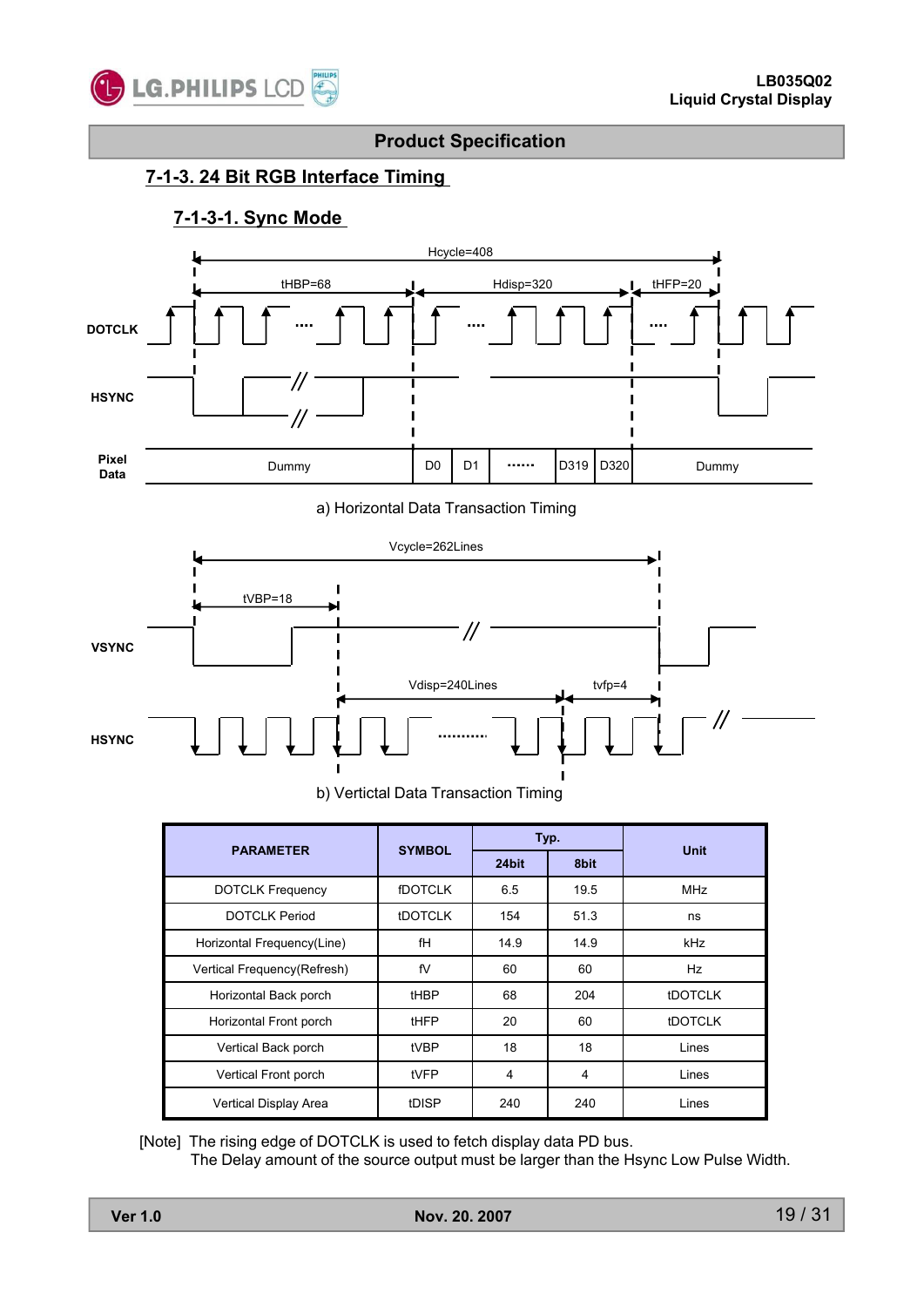

# **7-1-3. 24 Bit RGB Interface Timing**

# **7-1-3-2. DE Mode**

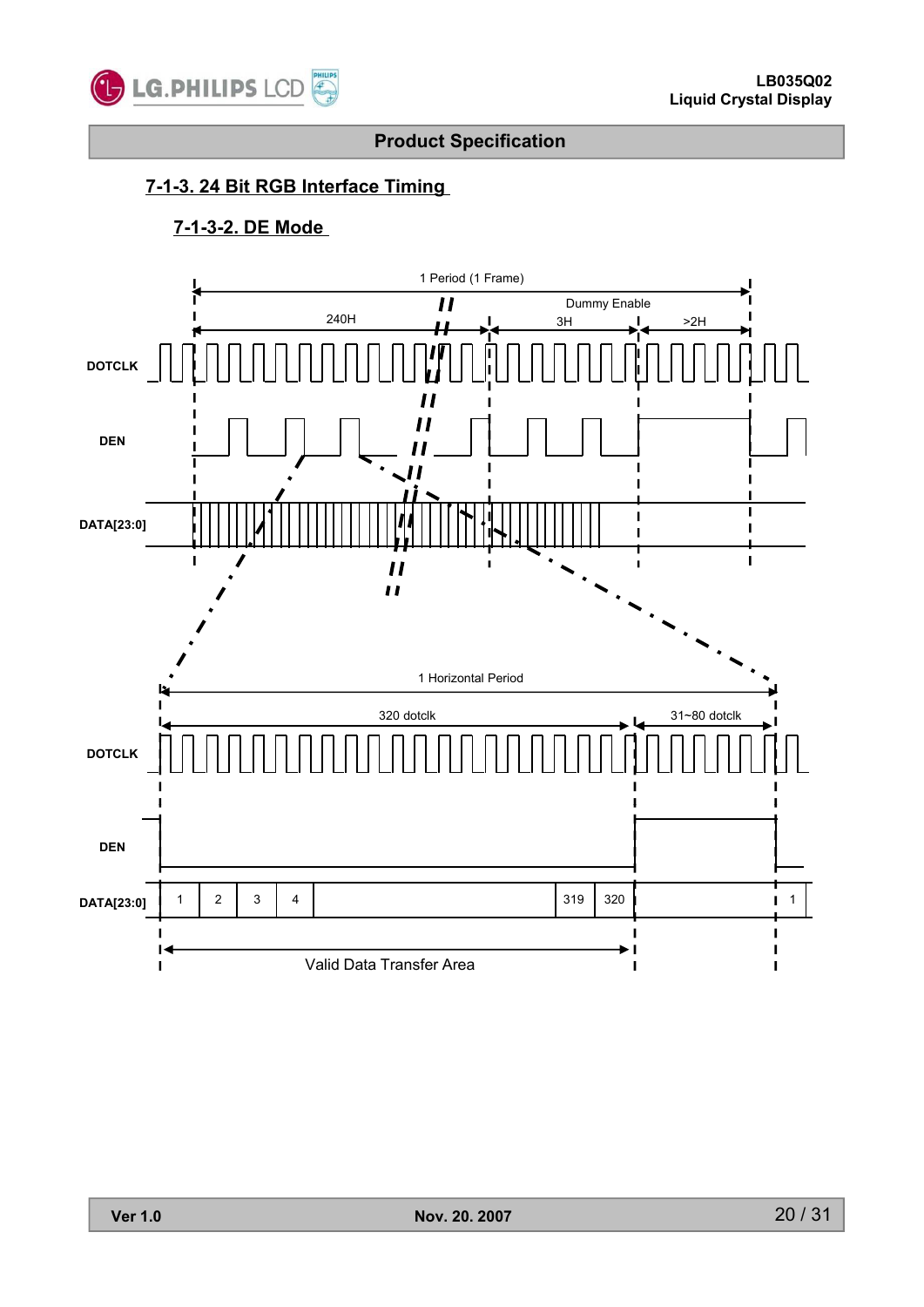![](_page_20_Picture_0.jpeg)

# **7-2. Serial Peripheral Interface**

### **7-2-1. Serial Peripheral Interface Timing**

![](_page_20_Figure_5.jpeg)

[Note] RS="0" [Index], RS="1" [Instruction]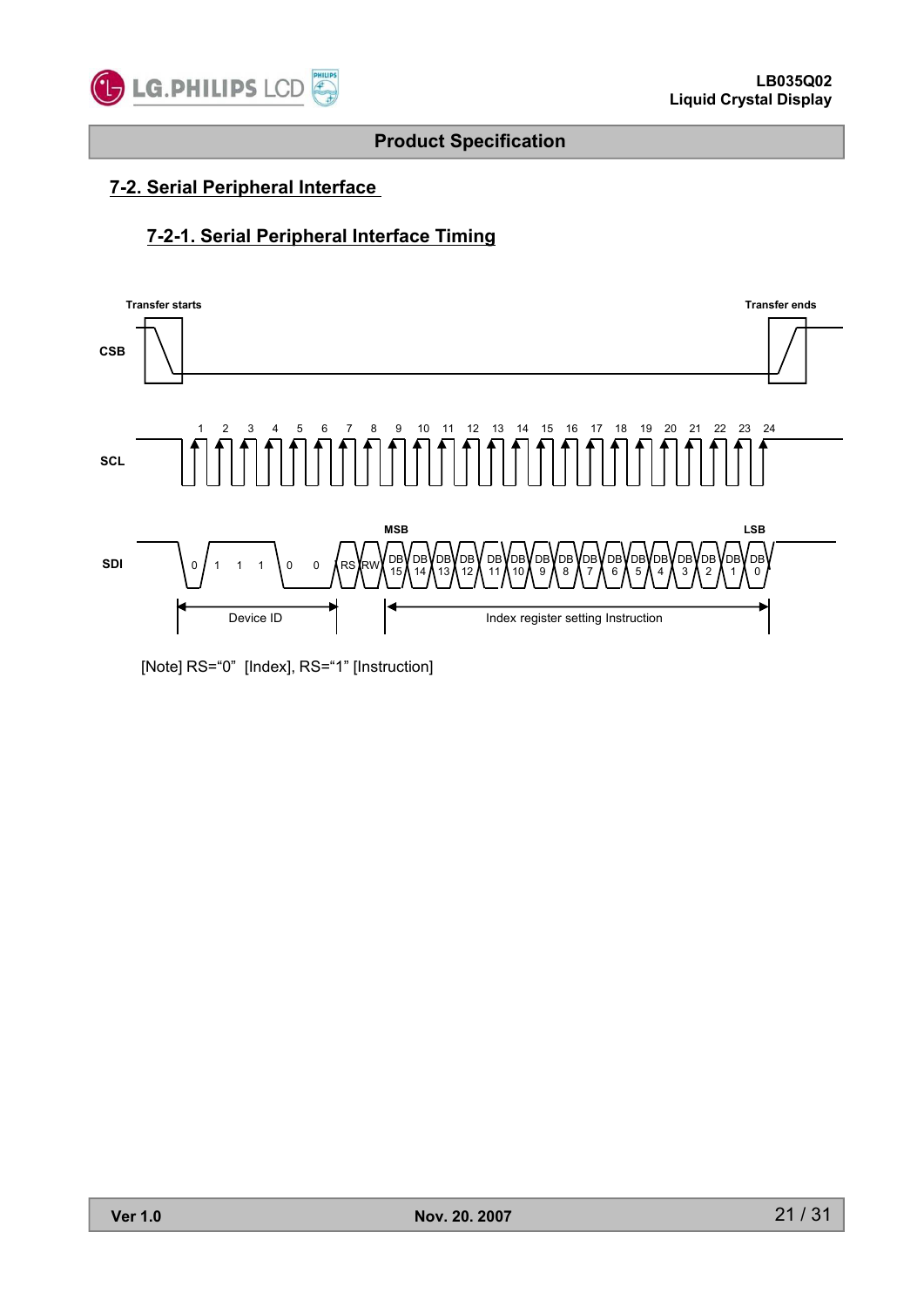![](_page_21_Picture_0.jpeg)

# **7-2-2. Clock Synchronized Serial Mode Characteristics**

![](_page_21_Figure_4.jpeg)

| <b>PARAMETER</b>             | <b>SYMBOL</b> | MIN. | MAX. | <b>UNIT</b> |
|------------------------------|---------------|------|------|-------------|
| Serial Clock Cycle Time      | tscyc         | 100  |      |             |
| Serial Clock Rise/Fall Time  | tR, tF        |      | 2    |             |
| Pulse Width High For Write   | <b>tSCHW</b>  | 30   |      |             |
| Pulse Width High For Read    | <b>tSCHR</b>  | 50   |      |             |
| Pulse Width Low For Write    | tSCLW         | 30   |      |             |
| Pulse Width Low For Read     | tSCLR         | 50   |      | ns          |
| Chip Select Setup Time       | tCSS          | 20   |      |             |
| Chip Select Hold Time        | tCSH          | 50   |      |             |
| Serial Input Data Setup Time | tSIDS         | 30   |      |             |
| Serial Input Data Hold Time  | tSIDH         | 30   |      |             |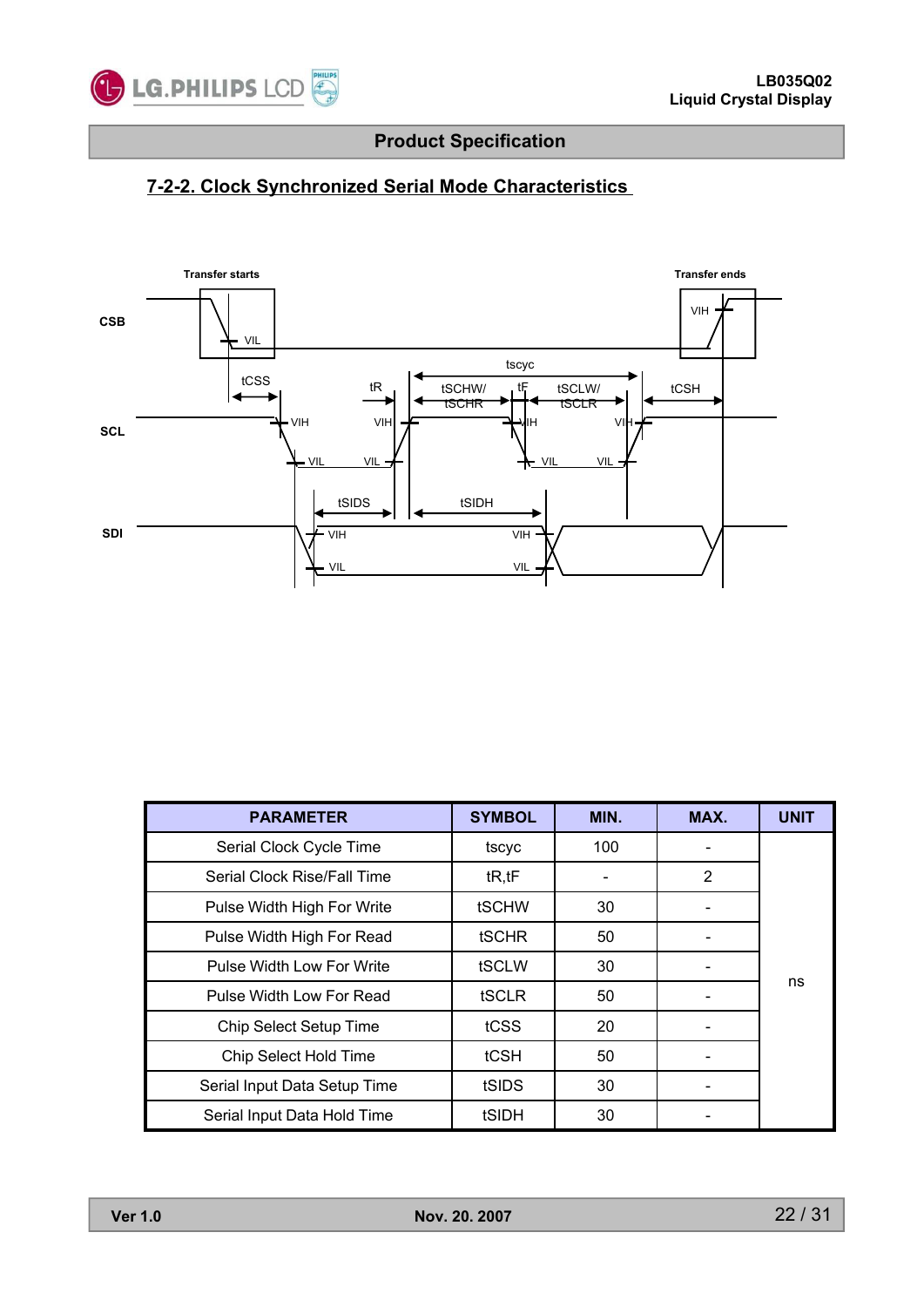![](_page_22_Picture_0.jpeg)

# **8. Power On/Off Sequence**

# **8-1. Power On Sequence**

![](_page_22_Figure_5.jpeg)

| <b>Characteristics</b>                                                                                   | <b>SYMBOL</b>       | MIN. | Typ. | MAX.                     | <b>Units</b> |
|----------------------------------------------------------------------------------------------------------|---------------------|------|------|--------------------------|--------------|
| DOTCLK to rising edge of RESB                                                                            | tclk-resb<br>(Note) | 10   |      | $\overline{\phantom{0}}$ | us           |
| Rising edge of RESB to display start<br>-1 line : 408 clk<br>- 1 frame : 262 line<br>-DOTCLK = $6.5$ MHz | tresb-on            |      |      | 11                       | frame        |

[Note] It is necessary to input DOTCLK before the rising edge of RESB.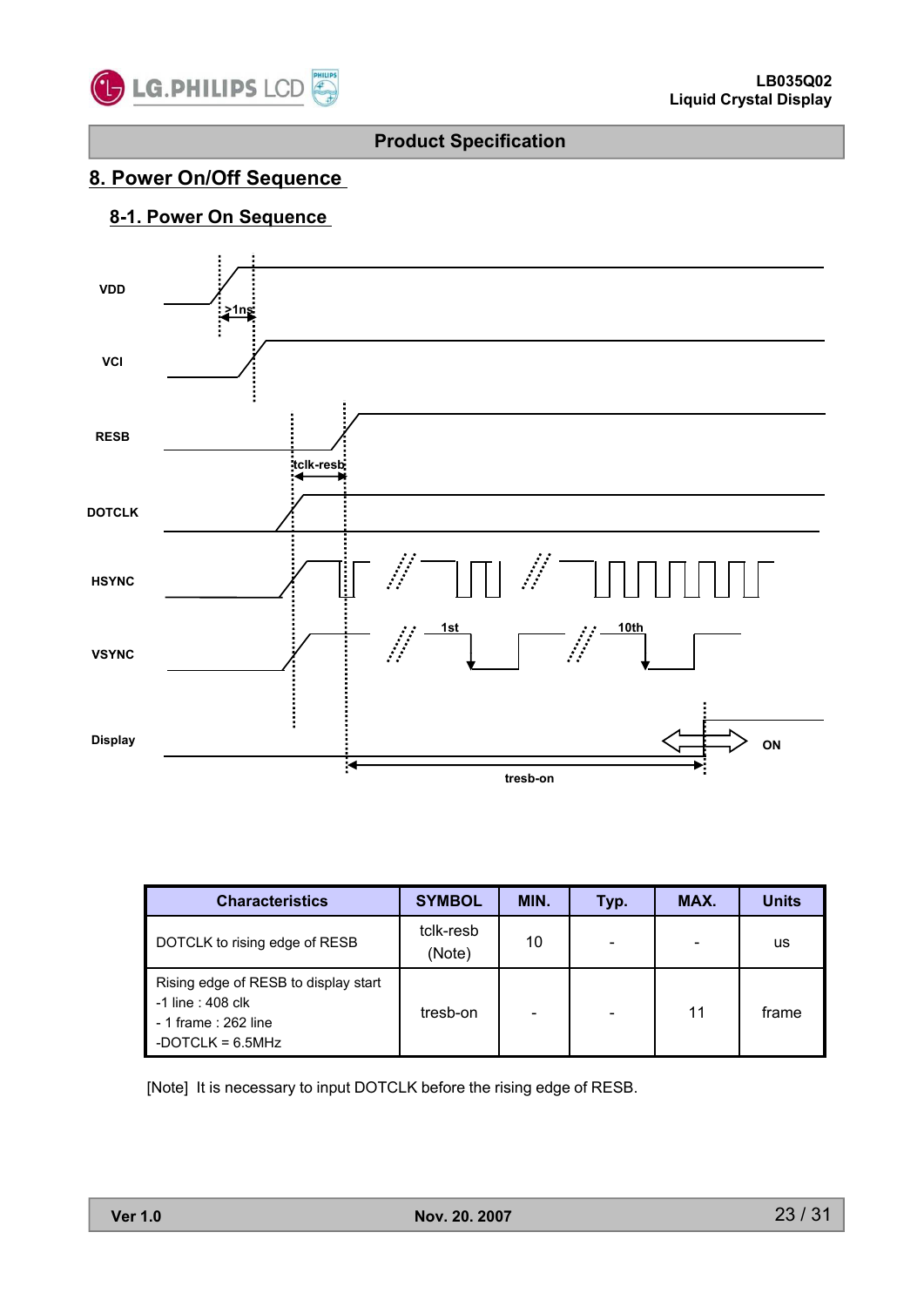![](_page_23_Picture_0.jpeg)

# **8-2. Initial Code**

| No.            | Register         | Value                   | Contents                            |
|----------------|------------------|-------------------------|-------------------------------------|
| 1              | H <sub>01</sub>  | 6300                    | <b>Driver Output</b>                |
| $\overline{2}$ | H <sub>02</sub>  | 0200                    | <b>LCD Driving Waveform Control</b> |
| 3              | H03              | 0117                    | Power Control 1                     |
| 4              | H04              | 04C7                    | Input Data & C/F Control            |
| 5              | H05              | FFC0                    | <b>Function Control</b>             |
| 6              | H06              | E806                    |                                     |
| $\overline{7}$ | H <sub>0</sub> A | 4008                    | Contrast / Brightness Control       |
| 8              | H <sub>0</sub> B | 0000                    | Frame Cycle Control                 |
| 9              | H <sub>0</sub> D | 0030                    | Power Control 2                     |
| 10             | <b>H0E</b>       | 2800                    | Power Control 3                     |
| 11             | H <sub>0</sub> F | 0000                    | <b>Gate Scan Position</b>           |
|                |                  | Porch                   |                                     |
| 12             | H16              | 9F80                    | Horizon Porch                       |
| 13             | H17              | 0A0F                    | <b>Vertical Porch</b>               |
| 14             | H <sub>1</sub> E | 00C1                    | Power Control 4                     |
|                |                  | <b>Gamma Collection</b> |                                     |
| 15             | H30              | 0300                    |                                     |
| 16             | H31              | 0007                    |                                     |
| 17             | H32              | 0000                    |                                     |
| 18             | H33              | 0000                    |                                     |
| 19             | H34              | 0707                    |                                     |
| 20             | H35              | 0004                    |                                     |
| 21             | H36              | 0302                    |                                     |
| 22             | H37              | 0202                    |                                     |
| 23             | H <sub>3</sub> A | 0A0D                    |                                     |
| 24             | H3B              | 0806                    |                                     |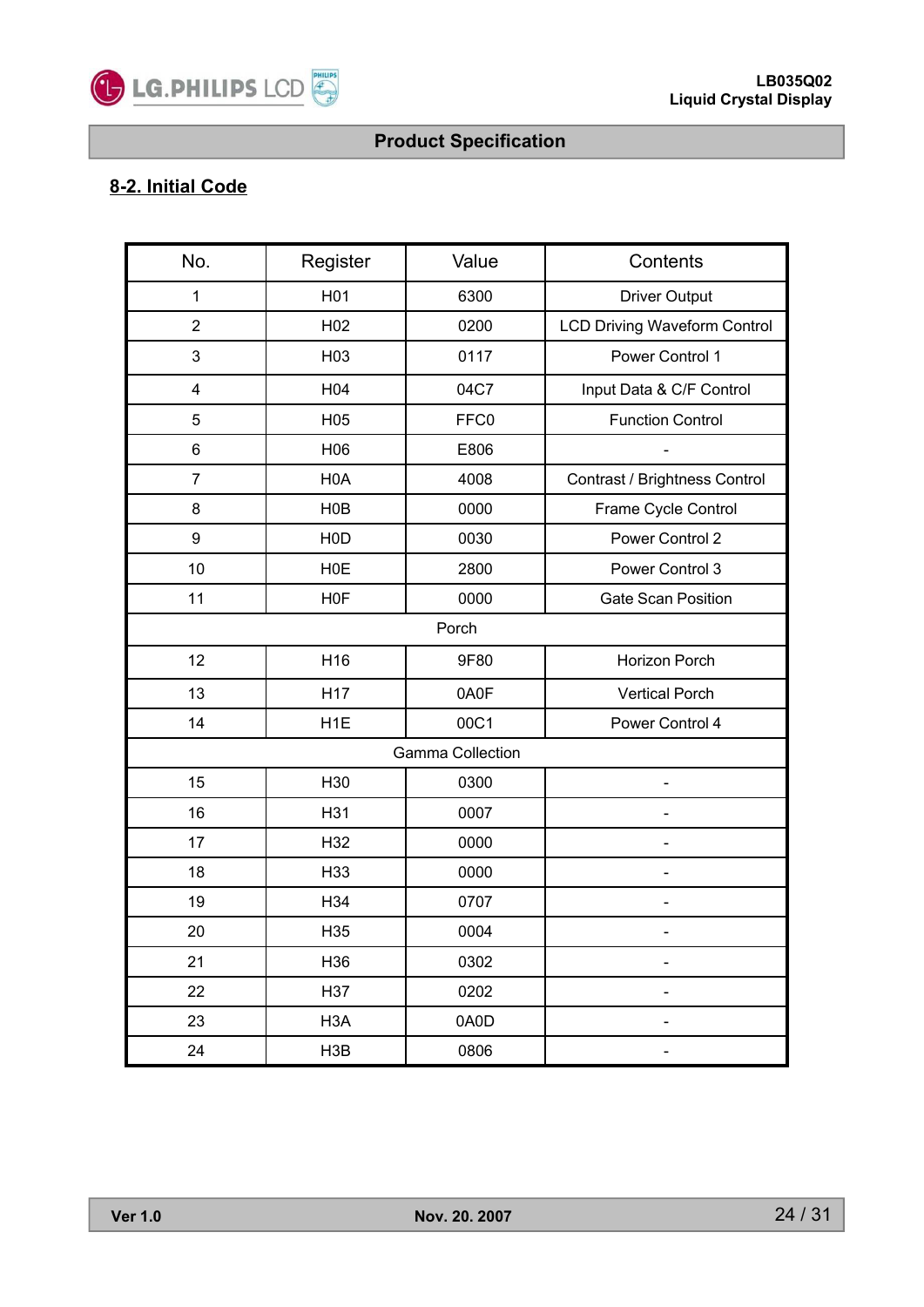![](_page_24_Picture_0.jpeg)

# **8-3. Power Off Sequence**

![](_page_24_Figure_4.jpeg)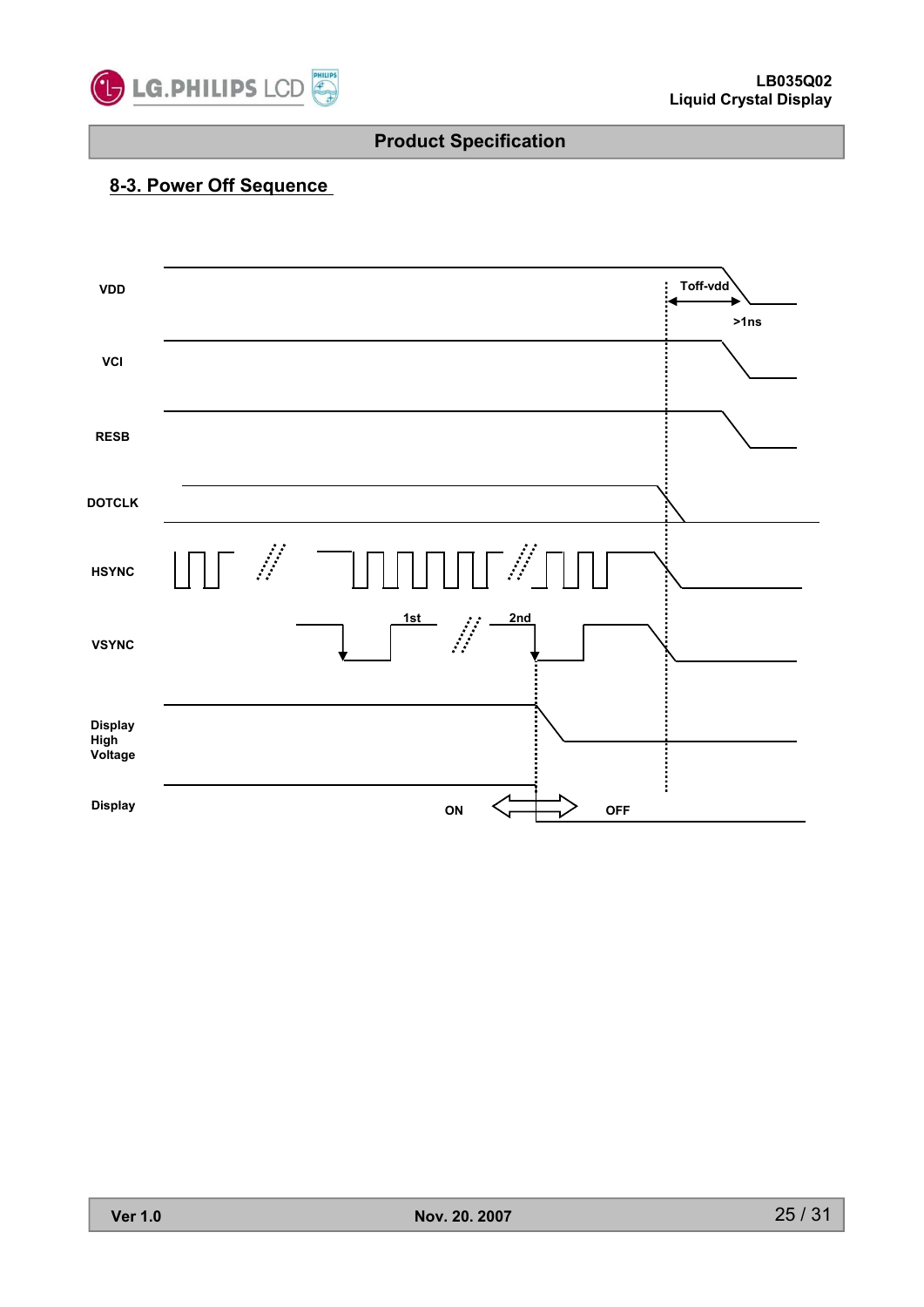![](_page_25_Picture_0.jpeg)

# **9. Reliability Test**

| <b>NO</b> | <b>TEST ITEMS</b>                                           | <b>CONDITION</b>                                                                        | <b>REMARK</b> |
|-----------|-------------------------------------------------------------|-----------------------------------------------------------------------------------------|---------------|
| 1         | <b>High Temperature Storage Test</b>                        | $Ta = 80^{\circ}C$ 240h                                                                 |               |
| 2         | Low Temperature Storage Test                                | $Ta = -30^{\circ}C$ 240h                                                                |               |
| 3         | <b>High Temperature Operation Test</b>                      | $Ta = 70^{\circ}C$ 240h                                                                 |               |
| 4         | Low Temperature Operation Test                              | $Ta = -20^{\circ}C$ 240h                                                                |               |
| 5         | High Temperature and High<br><b>Humidity Operation Test</b> | $Ta = 60^{\circ}C$ 90%RH 240h                                                           |               |
| 6         | Shock Test (operating)                                      | Operation, 180G, 2msec, Half Sine<br>$\pm X$ , $\pm Y$ , $\pm Z$ Per 1time              |               |
| 7         | Vibration Test (operating)                                  | <b>Random Operation</b><br>10~200~10Hz, 0.37Oct/min, 2.0G<br>X/Y/Z direction, Per 1Hour |               |
| 8         | Thermal Shock Test                                          | $-30^{\circ}$ C $(0.5h) \sim 80^{\circ}$ C $(0.5h)$ / 10cycle                           |               |

#### **[Note]**

 $T_a$ = Ambient Temperature

In the standard condition, there shall be no practical problems that may affect the display function.

#### Result Evaluation Criteria

TFT- LCD Module should be at room temperature for 2 hours when the display quality test is over. There should be no particular change which might affect the practical display function and the display quality test should be conducted under normal operating condition.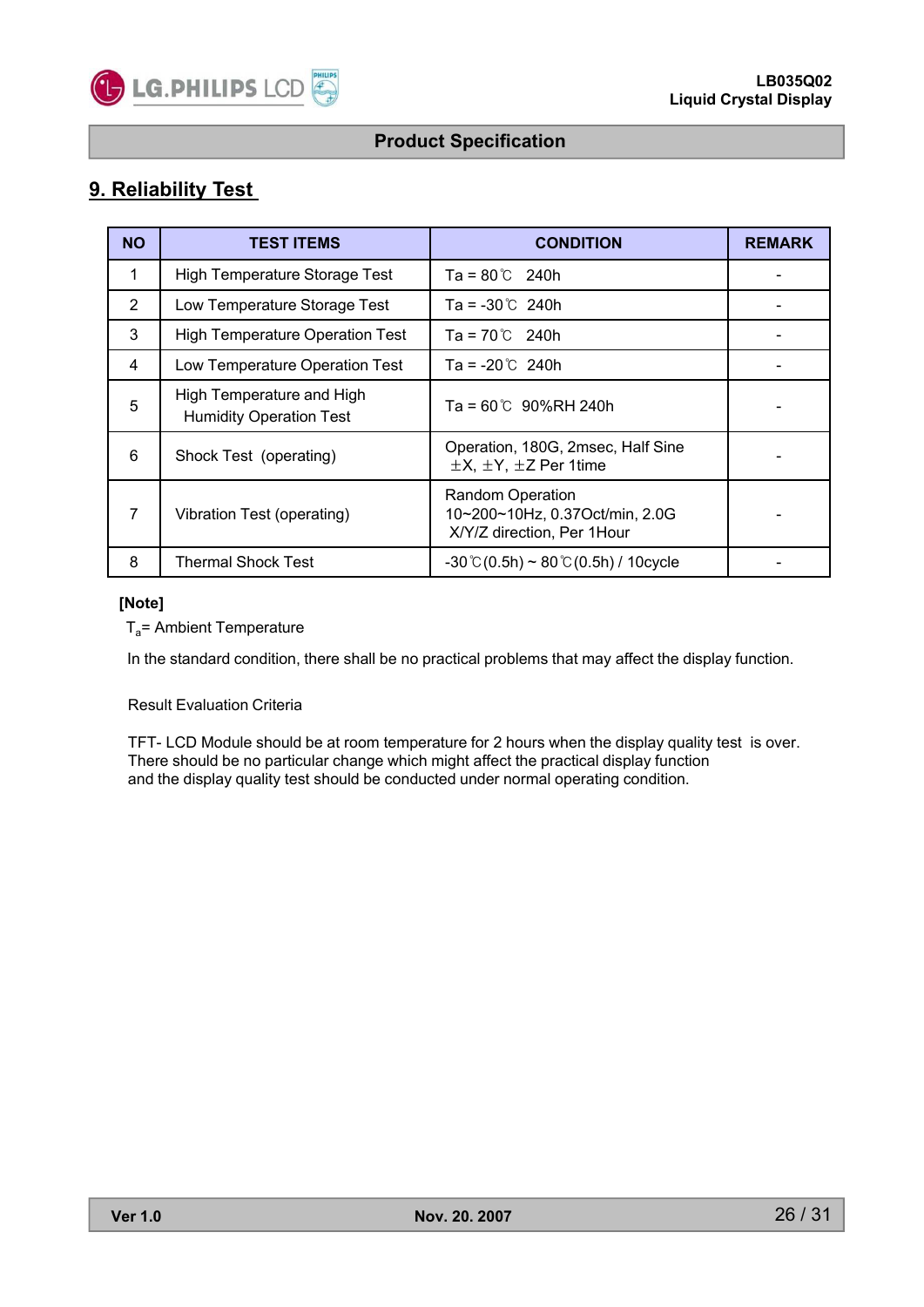![](_page_26_Picture_0.jpeg)

# **10. Outline Dimension**

#### **10-1. Front View**

![](_page_26_Figure_5.jpeg)

**10-2. Rear View**

![](_page_26_Figure_7.jpeg)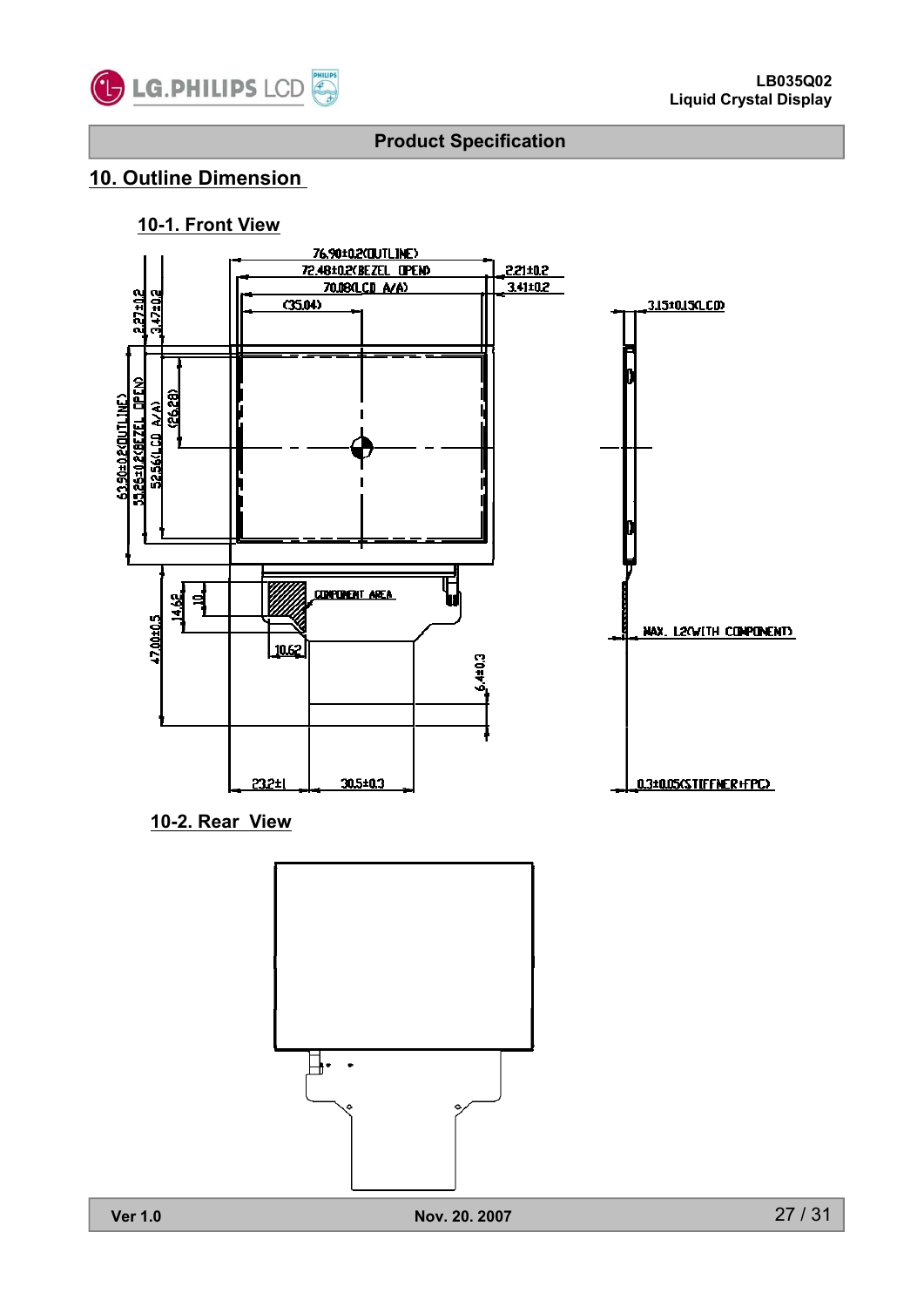![](_page_27_Picture_0.jpeg)

# **10-3. FPC (Front View) 3. FPC (Front**

![](_page_27_Figure_4.jpeg)

![](_page_27_Figure_5.jpeg)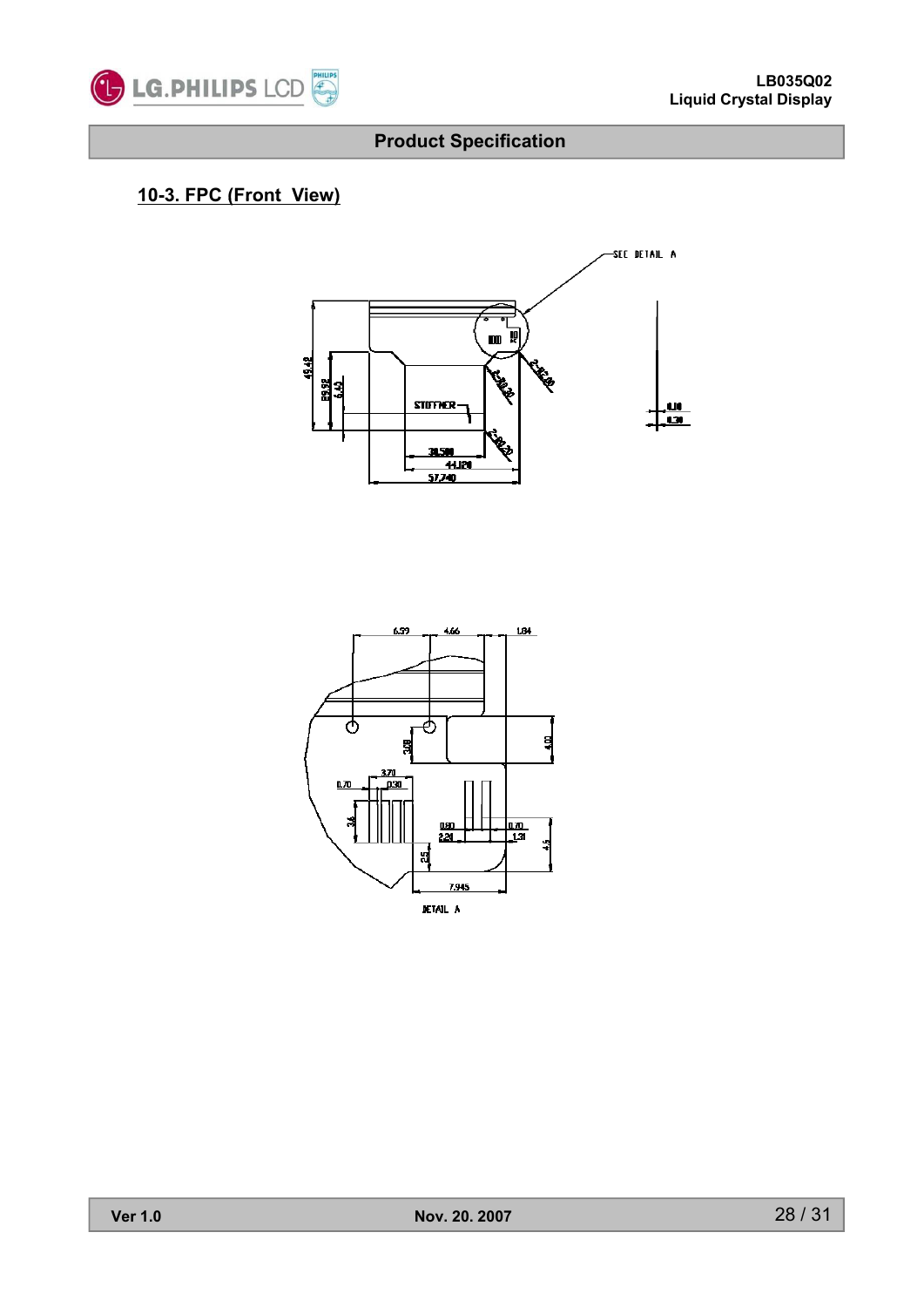![](_page_28_Picture_0.jpeg)

![](_page_28_Picture_1.jpeg)

# **11. Packing**

### **11-1. Packing Form**

- a) Package quantity in one box : 135 pcs
- b) Box Size:  $475$ mm  $\times$  348mm  $\times$  210mm
- c)  $1Box = \text{tray } 15 + 1 \text{tray}( \text{dummy} , \text{top}) = 16 \text{tray}$

#### **11-2. Method of Package**

![](_page_28_Figure_9.jpeg)

| NO.            | <b>Description</b> | <b>Material</b>  |
|----------------|--------------------|------------------|
| 1              | Module             |                  |
| $\overline{2}$ | Packing, Tray      | PET(0.8t)        |
| 3              | Bag                | PE 560x 830      |
| 4              | <b>Box</b>         | SWR4 378x324x112 |
| 5              | Tape               | OPP 70MMx300m    |
| 6              | Label              | Art Paper 100x70 |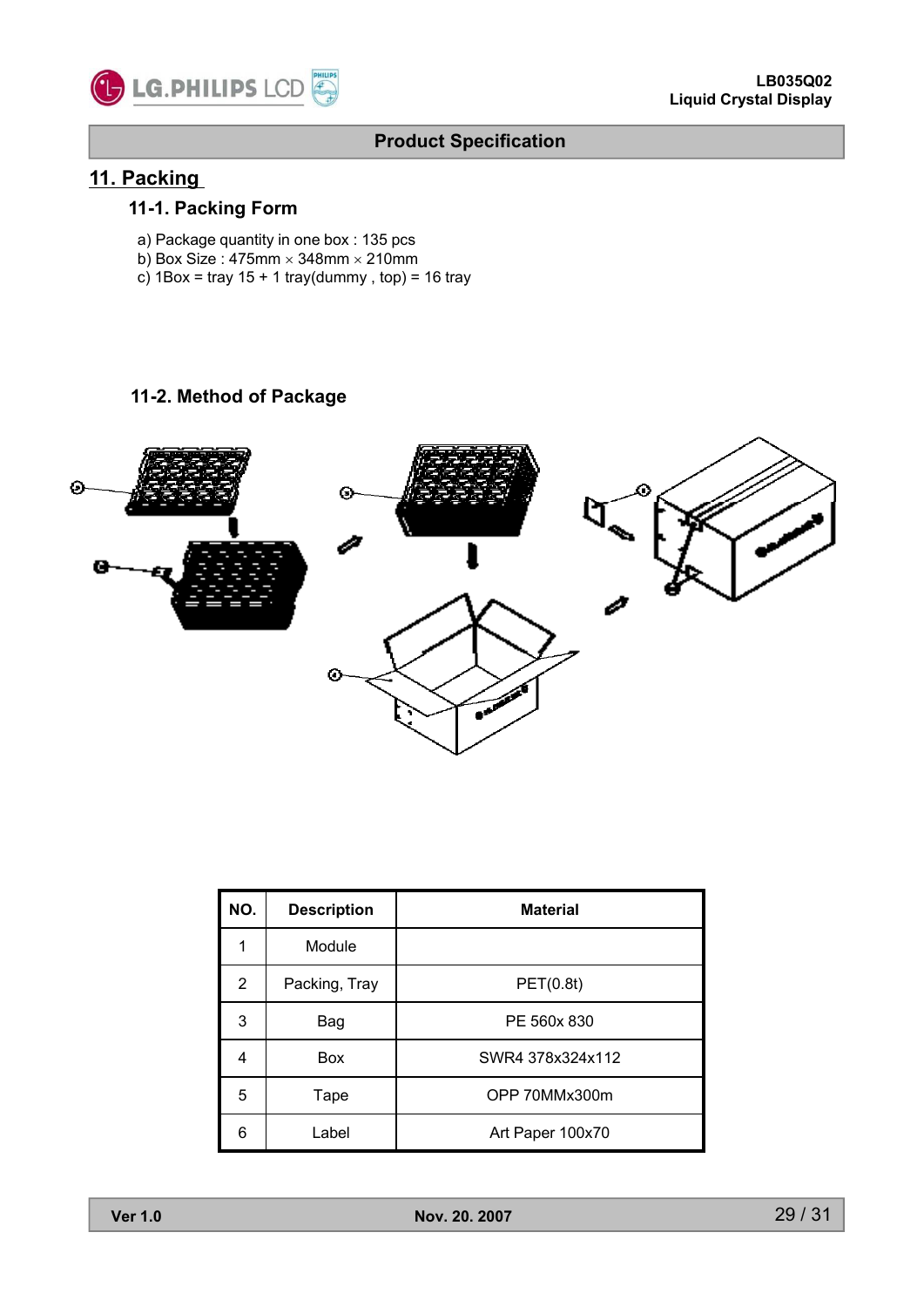![](_page_29_Picture_0.jpeg)

#### **12. Precautions**

Please pay attention to the following when you use this TFT LCD module.

#### **12-1. Mounting Precautions**

- <1> You may mount a module using four corner sides.
- $\langle$ 2> You should consider the mounting structure so that uneven force(ex. Twisted stress) is not aplied to the module.

And the case on which a module is mounted should have sufficient strength so that external force is not transmitted directly to the module.

- <3> Please attach a transparent protective plate to the surface in order to protect the polarizer. Transparent protective plate should have sufficient strength in order to the resist external force.
- <4> You should adopt radiation structure to satisfy the temperature specification.
- <5> Acetic acid type and chlorine type materials for the cover case are not desirable because the former

generates corrosive gas of attacking the polarizer at high temperature and the latter causes circuit break by electro-chemical reaction.

- <6> Do not touch, push or rub the exposed polarizers with glass, tweezers or anything harder than HB pencil lead. And please do not rub with dust clothes with chemical treatment. Do not touch the surface of polarizer for bare hand or greasy cloth.(Some cosmetics deteriorate the polarizer.)
- <7> When the surface becomes dusty, please wipe gently with absorbent cotton or other soft materials like chamois soaks with petroleum benzine. Normal-hexane is recommended for cleaning the adhesives used to attach front / rear polarizers. Do not use acetone and toluene because they cause chemical damage to the polarizer.
- <7> Wipe off saliva or water drops as soon as possible. Their long time contact with polarizer causes deformations and color fading.
- <8> Do not open the case because inside circuits do not have sufficient strength.
- <9> The metal case of a module should be contacted to electrical ground of your system.

#### **12-2. Operating Precautions**

- <1> The spike noise causes the disoperation of circuits. It should be lower than following voltage  $V=\pm 200$ mV(Over and under shoot voltage)
- <2> Response time depends on the temperature.(In lower temperature, it becomes longer.)
- <3> Brightness depends on the temperature. (In lower temperature, it becomes lower.) And in lower temperature, response time(required time that brightness is stable after turned on) becomes longer.
- <4> Be careful for condensation at sudden temperature change. Condensation makes damage to polarizer or electrical contacted parts. And after fading condensation, smear or spot will occur.
- <5> When fixed patterns are displayed for a long time, remnant image is likely to occur.
- <6> Module has high frequency circuits. Sufficient suppression to the electromagnetic interference shall be done by system manufacturers. Grounding and shielding methods may be important to minimized the interference.